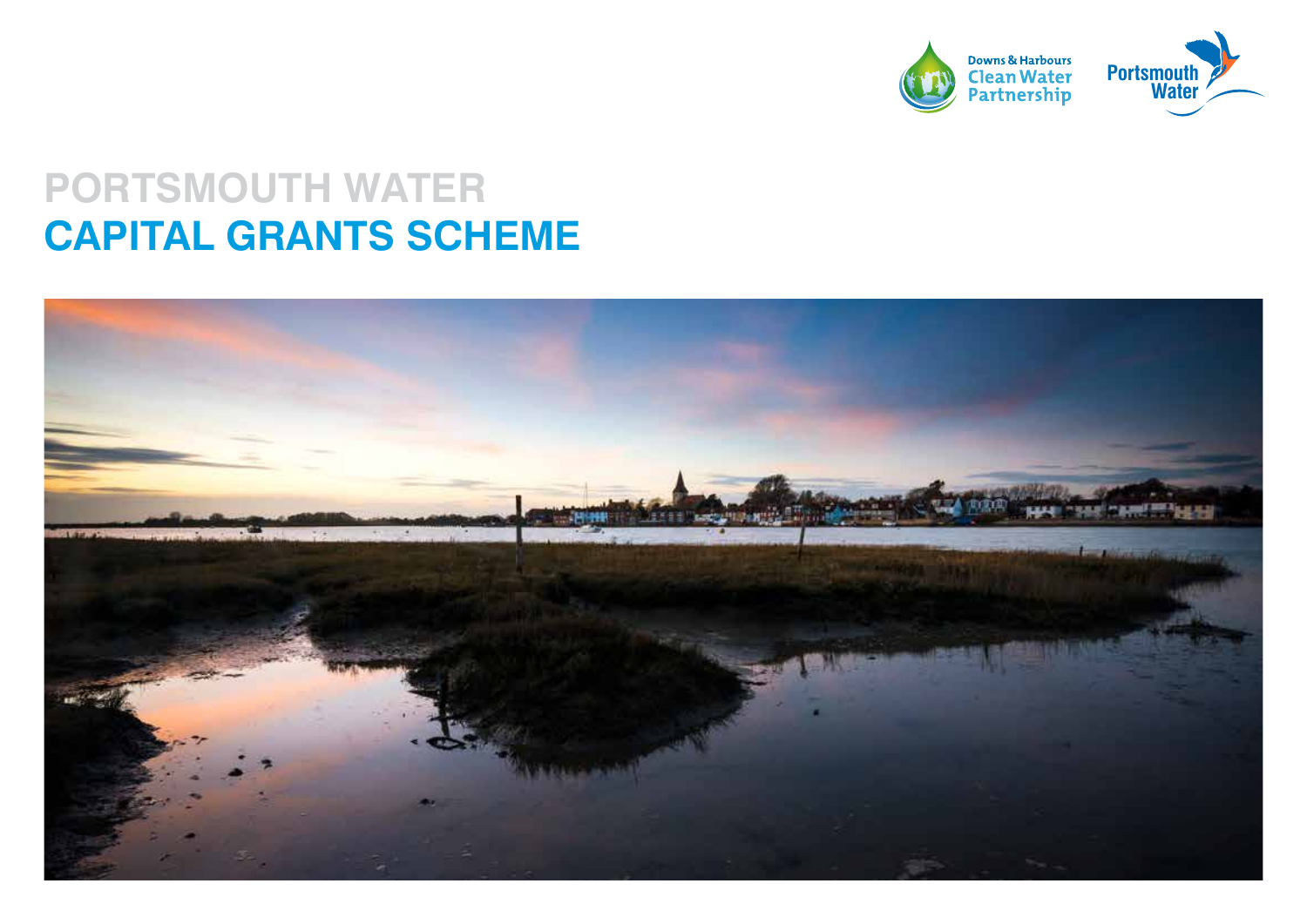# **CONTENTS**

|   | Introduction and Contact Information                             | 4  |
|---|------------------------------------------------------------------|----|
| 2 | <b>Capital Grant Options and Payment Rates</b>                   |    |
| 3 | <b>Option Prescriptions</b>                                      |    |
|   | A Specialist Equipment and Projects                              | 7  |
|   | B Options to Manage Clean and Dirty Water                        | 8  |
|   | C Options for Pesticide Handling                                 | 14 |
|   | D Options for Management of Tracks and In Field Water Management | 18 |
| 4 | How to Apply                                                     | 23 |
| 5 | How to Claim                                                     | 24 |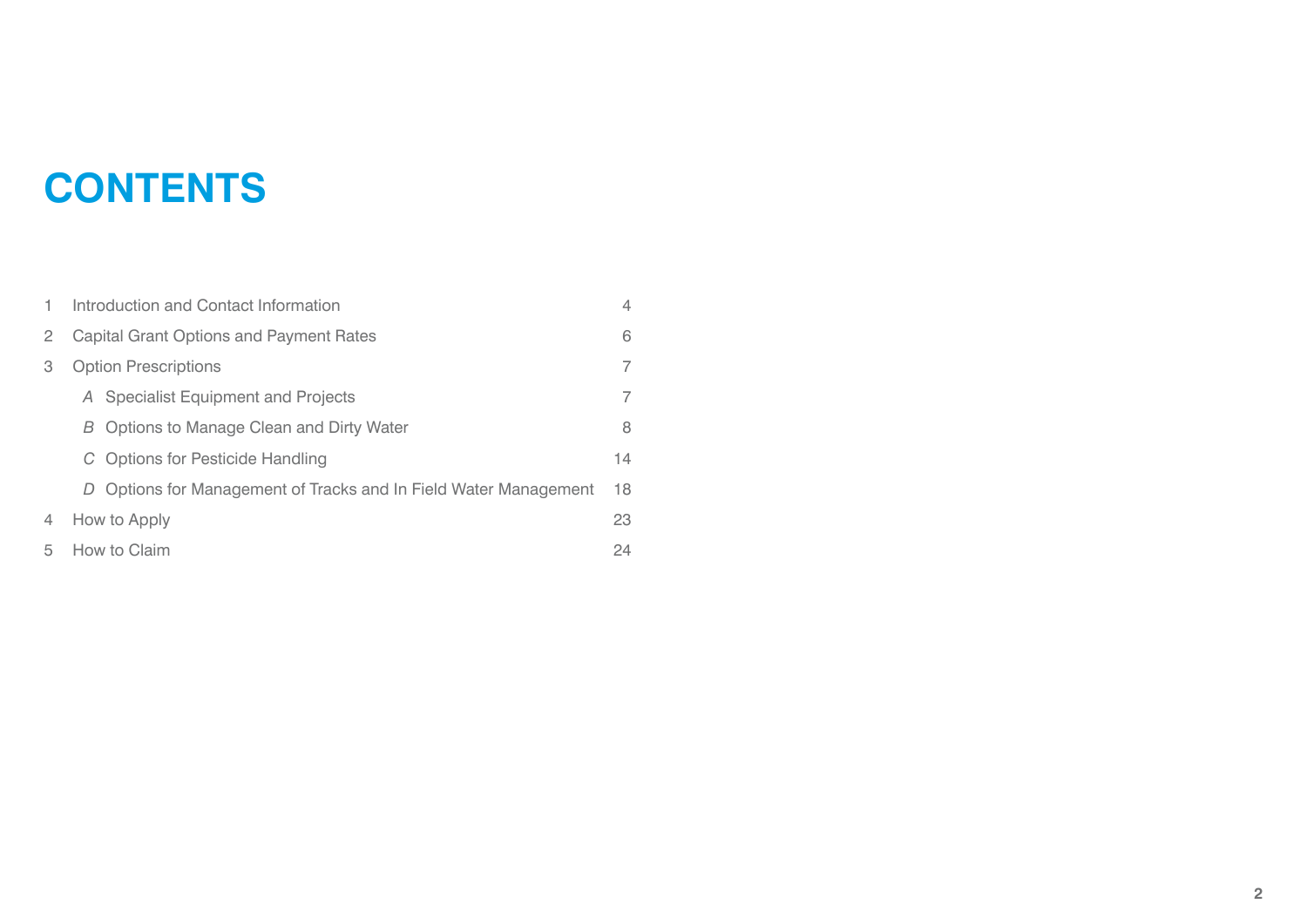# **ACKNOWLEDEMENTS**

Portsmouth Water's Catchment Management team, within which the Downs & Harbours Clean Water Partnership sits, is indebted to Natural England's Catchment Sensitive Farming (CSF) programme and South East Water for providing permission to adopt text, photos, general content and layout of their respective Grant Schemes, with CSF being the original source.

CSF's Water Grant Scheme is available nationally through Countryside Stewardship for farms in priority areas within Catchment Sensitive Farming areas.

Link: www.gov.uk/government/publications/countryside-stewardship-mid-tierincluding-water-quality-capital-items-manual-for-1-january-2017-agreements

South East Water's Water and Farming Partnership Capital Grant Scheme is a derivation of CSF's Water Grant Scheme and is available in areas supplied by South East Water but which do not receive CSF support.

Link: www.southeastwater.co.uk/our-environment/water-and-farming-partnership

- This booklet is intended as a guide for applicants and does not constitute a legal agreement.
- Should a formal offer of grant be made, terms and conditions will be set out in your agreement offer letter.
- Agreed items must be completed to the specifications set out in this handbook. Any deviations from specifications must be agreed in writing with the Portsmouth Water (PW) Catchment Officer prior to work being undertaken.
- Agreements last for five years. The date of expiry of your agreement will be confirmed in your offer letter.
- Photographs taken before and after, receipts, invoices and timesheets for work must be submitted when claiming for agreed items and should be kept for the duration of the agreement with Portsmouth Water.
- Before you make an application you must discuss it with your landlord, licensor or landowner to ensure you do not breach the conditions of your tenancy, licence or farming agreement. If you do not have management control of the land in question for the full five year period, your agreement must be countersigned by your landlord or landowner.
- Applications for grant items must be made in consultation with the PW Catchment Officer.

This document has been specifically adapted to Portsmouth Water/Downs & Harbours' operation areas and therefore will differ in both content and approach to the aforementioned schemes.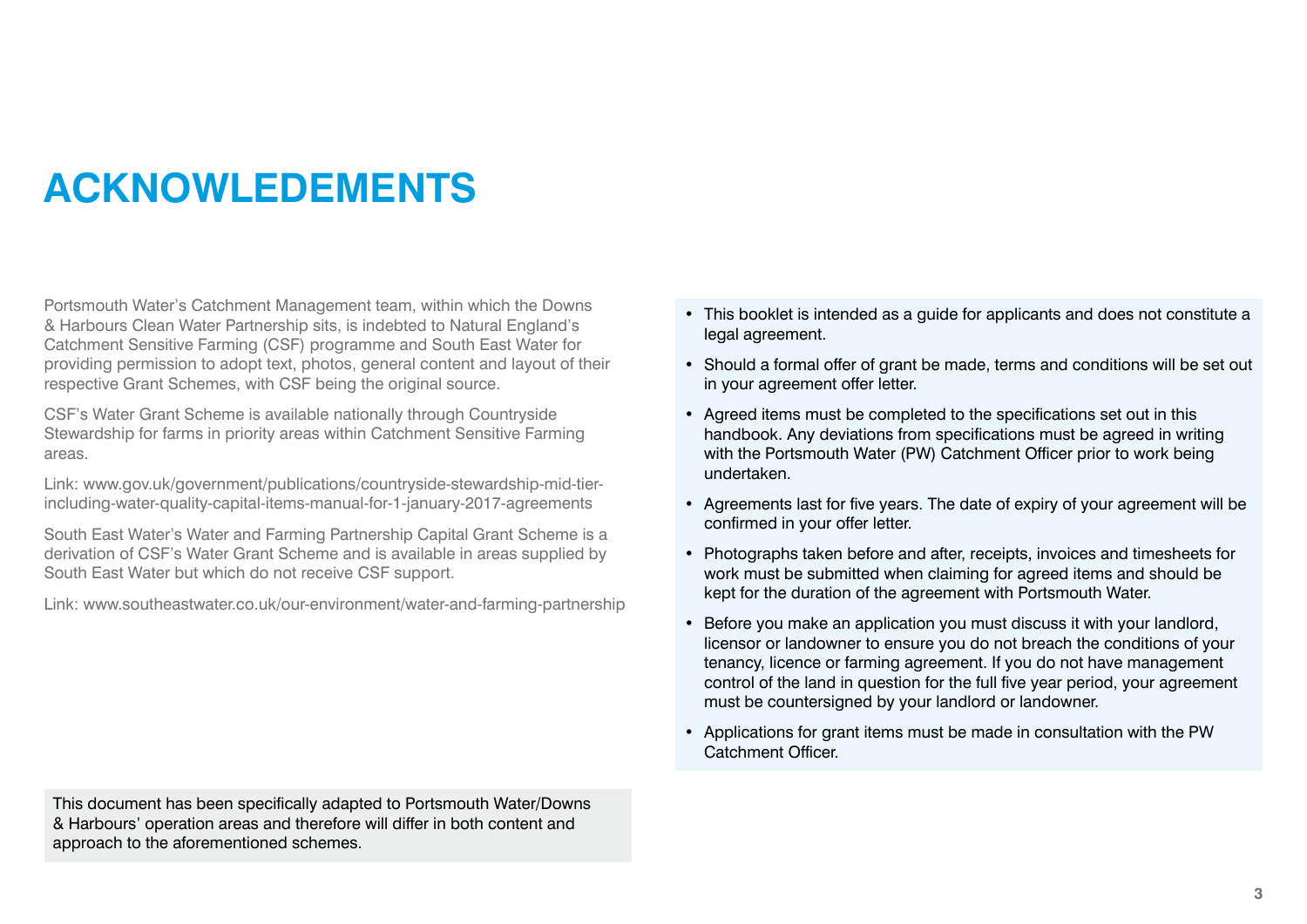# **INTRODUCTION AND CONTACT INFORMATION**

Portsmouth Water is undertaking catchment management in response to a need to tackle rising nitrate levels and other diffuse pollution issues (e.g. oils and pesticides) affecting groundwater abstracted for public water supply. Via costeffective measures that promote greater farming efficiency – reducing losses, therefore increasing sustainability and profitability – threats to drinking water and water environments should be reduced.

The Capital Grant Scheme will directly assist farmers (and other land managers) in sensitive areas, namely Source Protection Zones (SPZ), by part-funding capital items that should help reduce the risk of nitrate (and other) losses to groundwater. The Portsmouth Water Capital Grant Scheme is fully funded by the company but it is designed to run in parallel with Catchment Sensitive Farming's (CSF) Water Grant Scheme, not to replace it, for example where access to CSF's scheme is not possible or where it does not support funding for certain types of capital items or works.

The Portsmouth Water Capital Grant Scheme is being delivered through the existing Downs & Harbours Clean Water Partnership (D&HCWP). This is a partnership between Portsmouth Water, Catchment Sensitive Farming and the Environment Agency. It offers free advice and services on a voluntary basis, predominantly – but not exclusively – to farmers.

#### **The advice and services offered by the D&HCWP include:**

- Free one to one confidential on-farm advice
- Free specialist reports with recommendations tailored towards farm businesses
- Free workshops and events providing up to date guidance and advice
- Soil husbandry and nutrient planning advice (including free soil sampling)
- Calibration of fertiliser applicators, slug pelleters and sprayers
- Subsidised advice for Mid-tier Countryside Stewardship applications
- Access to CSF's Water Capital Grants scheme of up to £10,000 per holding per year
- Portsmouth Water's Capital Grant Scheme

This booklet details the standard capital grant items that may be available. Farmers and land managers who wish to check their eligibility for any of the items in this handbook should contact the PW Catchment Officer in the first instance.

As Portsmouth Water's Catchment Management programme develops, in line with other water companies, it wishes to directly assist farmers – principally – in sensitive areas (Source Protection Zones, SPZs) with part-funding capital items that should help reduce the risk of nitrate losses to groundwater.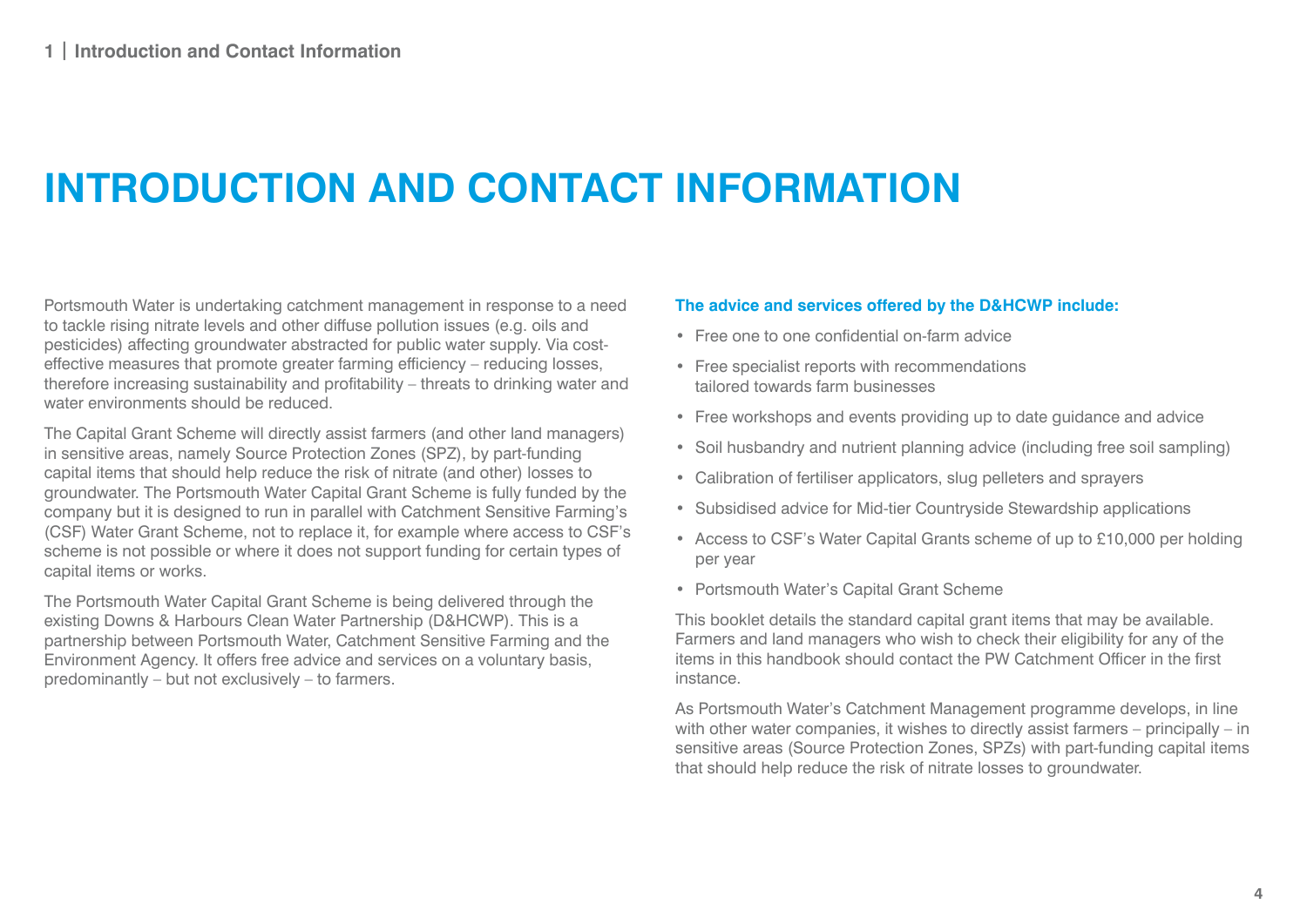## **Differences between the Portsmouth Water and CSF schemes include:**

- The total number of items being offered
- The types of some items being offered
- The funding level available for some items
- Application periods and completion periods
- No link to Countryside Stewardship, other than D&HCW being a Partnership to NE/CSF
- No link to the Rural Payments Agency

#### **Contact details for Portsmouth Water**

Portsmouth Water's Catchment Management Department email address: catchment.management@portsmouthwater.co.uk

## **Portsmouth Water Capital Grant Scheme Catchment Management Department Portsmouth Water PO Box 8 West Street Havant Hampshire PO9 1LG**

Portsmouth Water Ltd Registered in England Company No. 2536455 VAT number: 615 3758 35

Registered office: PO Box 8, West Street, Havant, Hampshire, PO9 1LG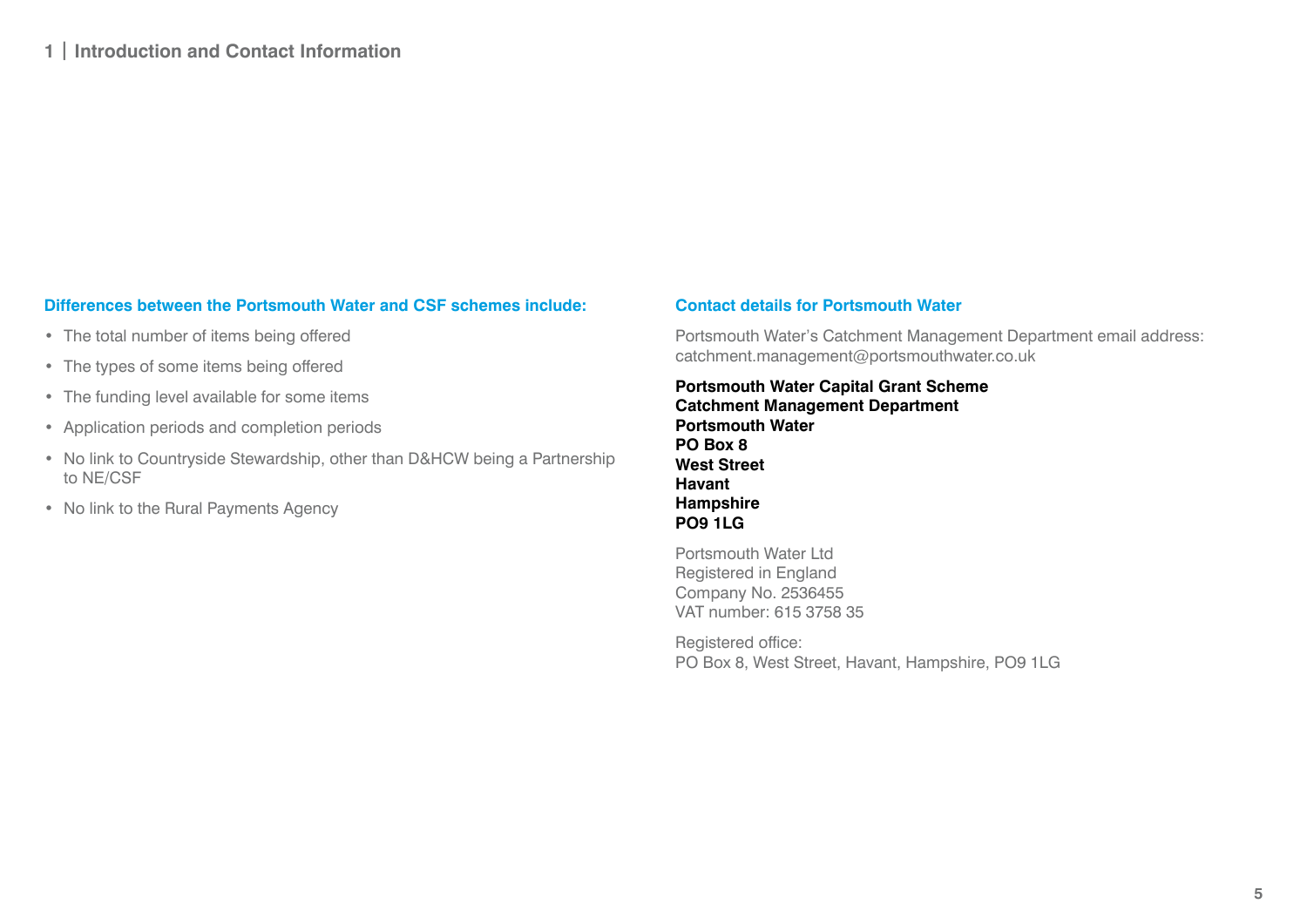# **CAPITAL GRANT OPTIONS AND PAYMENT RATES**

|                | <b>OPTION CODE AND TITLE</b>                                                                 | <b>PAYMENT RATE</b>                                 | <b>PAGE</b> |
|----------------|----------------------------------------------------------------------------------------------|-----------------------------------------------------|-------------|
| A              | <b>SPECIALIST EQUIPMENT AND PROJECTS</b>                                                     |                                                     |             |
|                | Specialist projects and non-standard items, e.g. precision farming equipment                 | 50% As agreed with Catchment Officer                |             |
| в              | <b>OPTIONS TO MANAGE CLEAN AND DIRTY WATER</b>                                               |                                                     |             |
| $\mathbf{2}$   | Yard - Underground drainage pipework                                                         | £5.50/m                                             | 8           |
| 3              | Yard - Inspection pit                                                                        | £200/unit                                           | 8           |
| $\overline{4}$ | Concrete yard renewal (to separate clean and dirty water)                                    | £27.14/m <sup>2</sup>                               | 9           |
| 5              | Rainwater goods                                                                              | £11.40/m <sup>2</sup>                               | 10          |
| 6              | Rainwater harvesting - underground tanks                                                     | £350/m <sup>3</sup>                                 | 10          |
| 7              | Rainwater harvesting - above ground tanks                                                    | £100/ $m3$                                          | 10          |
| 8              | First flush diverters/downpipe filters                                                       | £125/unit                                           | 11          |
| 9              | Roofing of yard areas<br>(sprayer washdown/manure storage/livestock gathering/silage stores) | up to 50% of costs as agreed with Catchment Officer | 11          |
| $\mathbf c$    | <b>OPTIONS FOR PESTICIDE HANDLING</b>                                                        |                                                     |             |
| 10             | Lined bio-bed plus pesticide filling and washdown area                                       | £5,250                                              | 14          |
| 11             | Lined bio-bed with existing filling and washdown area                                        | £3,375                                              | 14          |
| 12             | <b>Biofilters</b>                                                                            | £1,485/unit                                         | 16          |
| 13             | Pesticide filling area                                                                       | £1,875/unit                                         | 17          |
| D              | <b>OPTIONS FOR MANAGEMENT OF TRACKS AND IN-FIELD WATER MANAGEMENT</b>                        |                                                     |             |
| 14             | Livestock and machinery hardcore tracks                                                      | £40/m                                               | 18          |
| 15             | Cross drains in or on farm tracks                                                            | £294/unit                                           | 19          |
| 16             | Resurfacing of gateways to prevent poaching                                                  | £110/unit                                           | 20          |
| 17             | Piped culverts in ditches                                                                    | £340/unit                                           | 21          |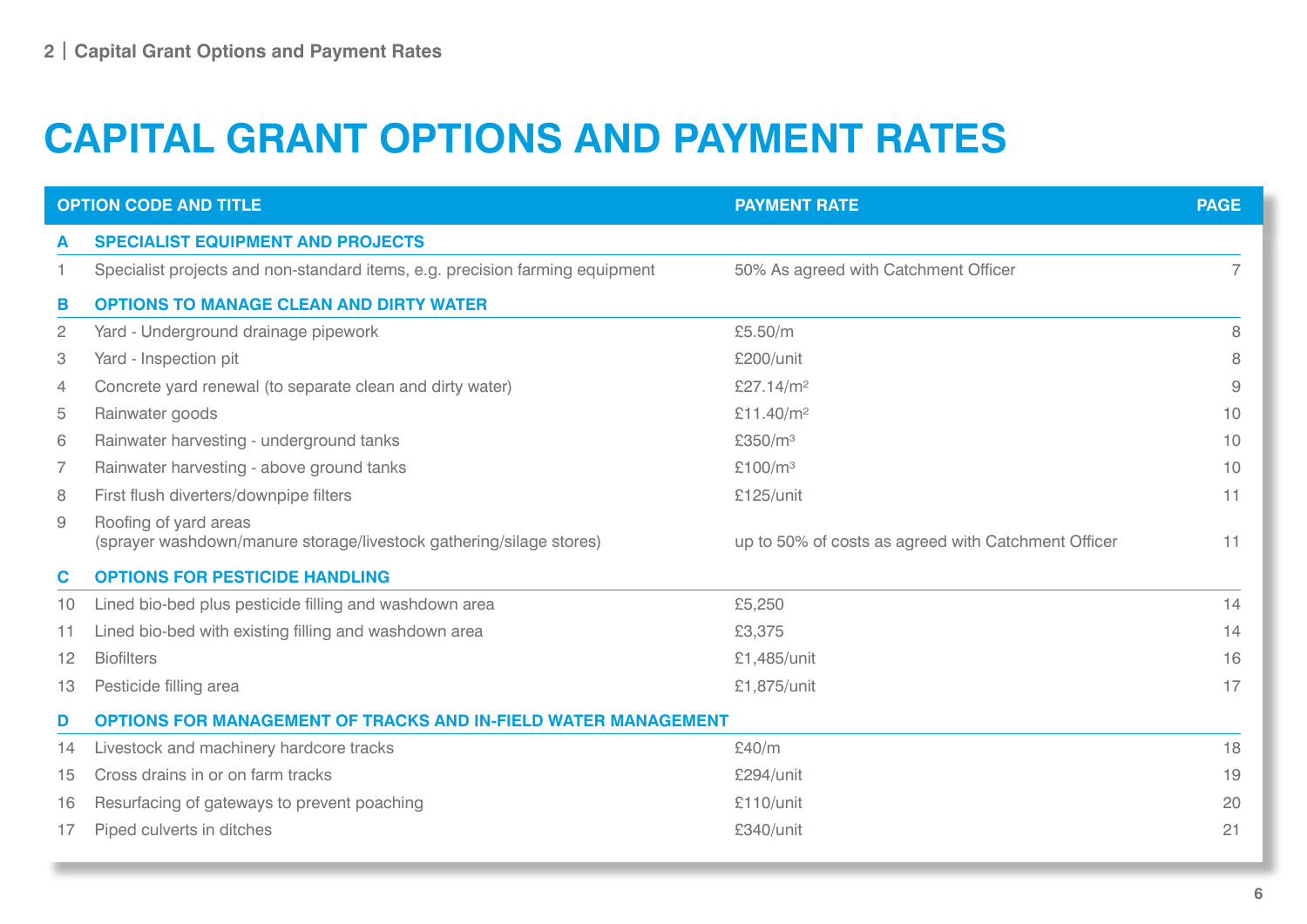# **OPTION CODE A SPECIALIST EQUIPMENT AND PROJECTS**

### **1 SPECIAL PROJECTS AND NON-STANDARD ITEMS AS AGREED WITH PW CATCHMENT OFFICER**

This option allows farmers and land managers to identify their own preferred improvement options that will protect drinking water quality and other controlled waters, whilst improving the efficiency of their own agricultural practices, or their farmyards. An example list is provided below, however this list is not exhaustive and farmers/land managers can make their own suggestions to the Portsmouth Water Catchment Management team.

- GPS for Precision Farming
- Variable Rate Controller for sprayers and fertiliser spreaders
- GPS and Flow Systems for slurry spreading with cab display/controller
- Measuring nitrogen levels in crops using light reflectance
- Trailing Shoe Slurry System including Macerators
- Dribble Bar for slurry applications
- Shallow Injection Systems for slurry applications
- Seed Drills capable of working through cover crops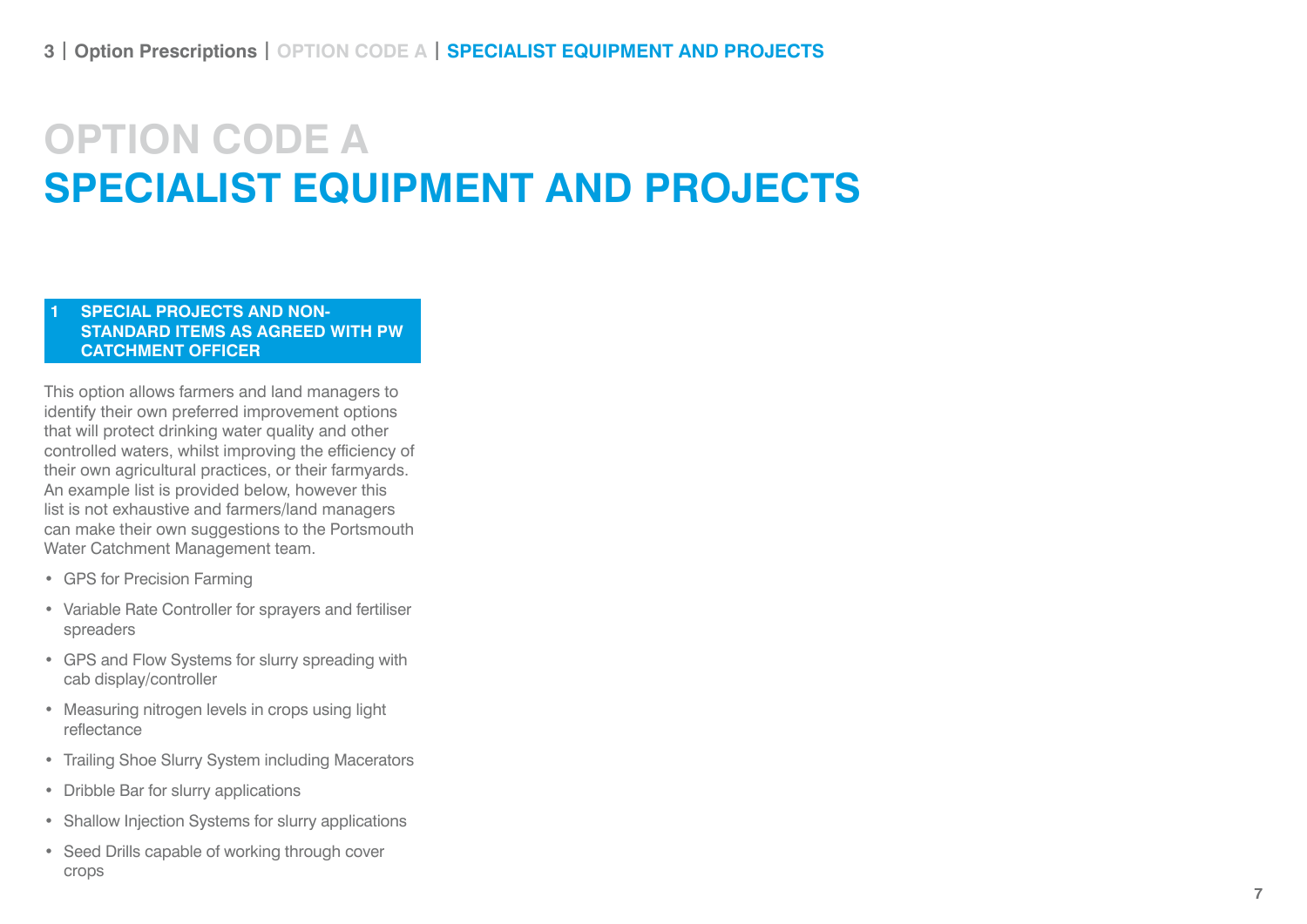# **OPTION CODE B OPTIONS TO MANAGE CLEAN AND DIRTY WATER**

### **PLEASE NOTE**

#### **Agreed prescriptions will be made available with formal offers of grant.**

Dirty water around farm buildings can contain nutrients and harmful bacteria from livestock manure and slurry, giving it a high polluting potential. Cattle crossing yards can deposit a significant amount of manure and slurry on yard surfaces and rainfall will wash some of these materials into drains and ditches around the farm. Rainfall running though middens, silage clamps, feeding areas and on to dirty yards collects nutrients and bacteria, adding to the problem of slurry and dirty water storage. Dealing with dirty water is often an area where considerable savings can be made and it also substantially reduces the risks of water pollution.

## **2 YARD - UNDERGROUND DRAINAGE PIPEWORK**

**£5.50/m**

## **3 YARD - INSPECTION PIT £200/unit**

#### **General specifications**

- The work may include re-organisation of clean and dirty drains, addition of cross drains, catchpits, gulleys, kerbs, 'sleeping policemen', and associated yard areas to reduce the amount of foul or sediment-rich drainage collected; and improvements to dirty drainage to avoid runoff to surrounding areas (this option does not include payment for dirty-water storage tanks). Clean water must not be contaminated by foul/ dirty water.
- Any foul/dirty-water (which includes slurry or manure residues) and any channels and pipes used in connection with such storage must conform to the Water Resources (control of pollution) (silage, slurry and agricultural fuel oil) (England) regulations 2010 and as amended 2013 (SSAFO) and have a minimum design life of 20 years (with maintenance). If silage effluent is involved, below ground storage systems must be 'maintenance free' for the 20 year design life. The use of materials such as upvc or glassreinforced plastic (GRP) will normally meet this requirement.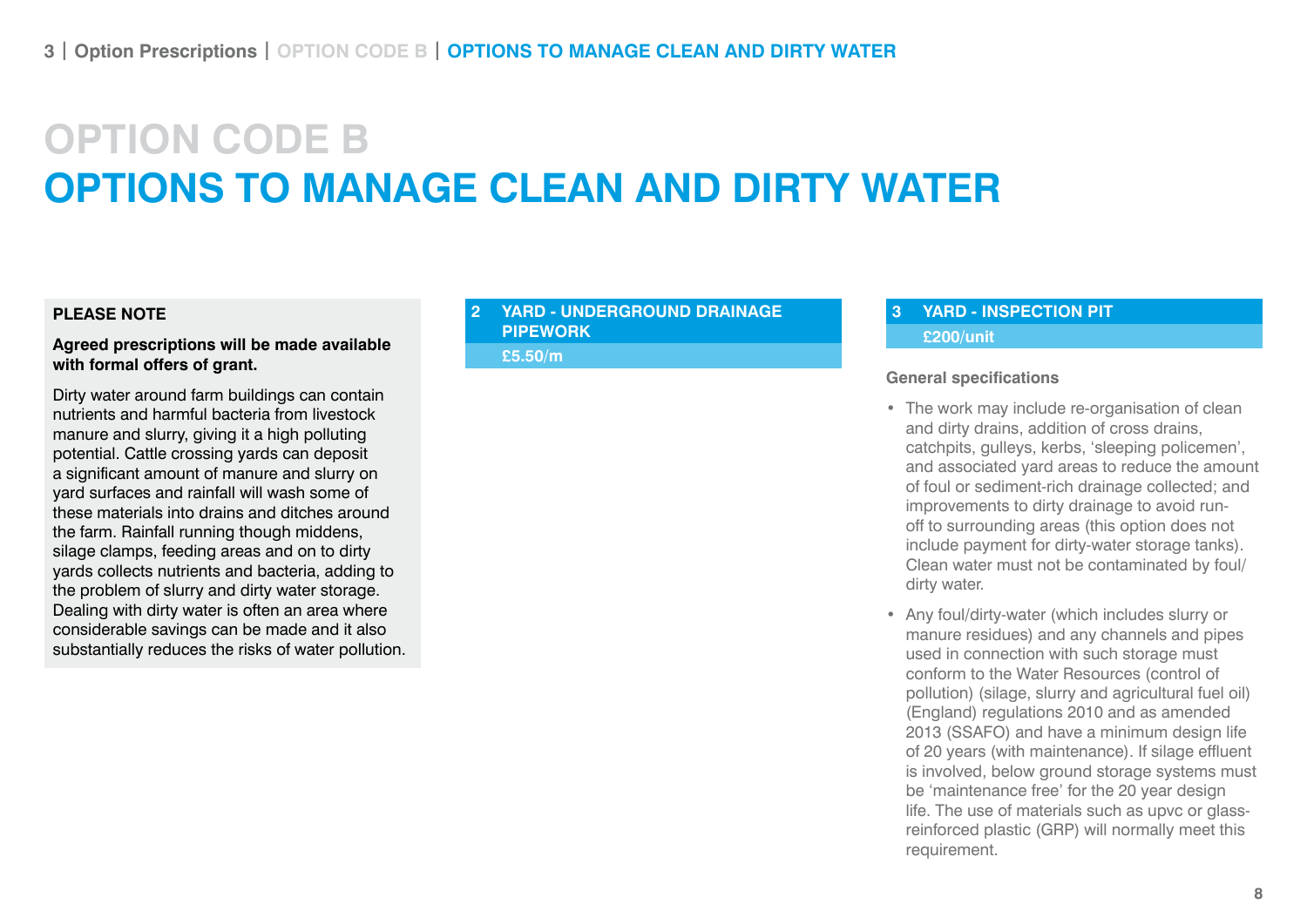### **4 CONCRETE YARD RENEWAL (TO SEPARATE CLEAN AND DIRTY WATER) £27.14/m²**

The aim is to improve or upgrade existing outdoor (uncovered) concrete, hardcore, Tarmac or bare earth yard drainage to reduce foul drainage volumes and to avoid run-off causing pollution.

Indoor yards or any form of covered yard work are not eligible for grant funding.

You can use this option to renew concrete in the base of existing outdoor areas or yards which are used for stacking or storing plastic wrapped silage bales. You must discuss your proposals with the Environment Agency before commencing any work as silage storage areas must comply with the Water resources(control of pollution) (silage, slurry, and agricultural fuel oil) (England) regulations 2010 as amended 2013 (SSAFO). You will also need to ensure that the Environment Agency is given notice of the place where the silage is to be stored at least 14 days before the place is first used for that purpose.

#### **General specifications**

- The construction of the upgraded concrete base must not allow silage effluent to escape.
- You will also need to consider how you are going to mix the concrete; it can be difficult to have any guarantee of the precise mix specification with volumetric cement mixers and these may not be suitable for larger areas.
- Your local supplier of concrete may be able to advise further. You also need to make sure that you receive a receipted invoice from your

supplier; the delivery note from the driver is not acceptable to support your claim.

• If you are doing your own concrete works, you can select your own supplier of concrete; some may offer you a visit prior to delivery to agree volume, mix and suitability. Most commonly used mixes are RC45 and RC50, these and their associated specifications are shown below as a guideline. They are universal so will be common to all suppliers:

### **Farmyards**



#### **Farmyards**

RC50 XF 20 mm Aggregate C111A or CEM 1 Cement

 $+$ 

WRA 120mm SLUMP (Heavy articulated vehicles)

- Any renewed yards associated with clean and dirty water separation should be constructed using a minimum of 150mm thick concrete on at least 150mm thickness of compacted and blinded hardcore.
- The use of a polythene membrane on the surface of newly laid concrete will assist in curing the concrete and prevent premature drying-out.
- It is recommended that the slab is reinforced to minimise cracking and distribute the loads

exerted by livestock and/or farm vehicles.

- The concrete should be laid in bays and all joints treated with an appropriate sealant that is resistant to effluent corrosion.
- The work must satisfy the relevant British Standards or other relevant or equivalent standards including BS 8000, BS 8500, BS EN 206-1, BS EN 1992 and BS 6213, all of which deal with concrete works and sealants.
- Do not fully load concrete until it achieves its design strength (equivalent to 28 day strength).

All drainage works must comply with the provisions of BS 8000, BS EN 752 and BS EN 1610 and great care should be taken to ensure that open excavations are not left unguarded during the works.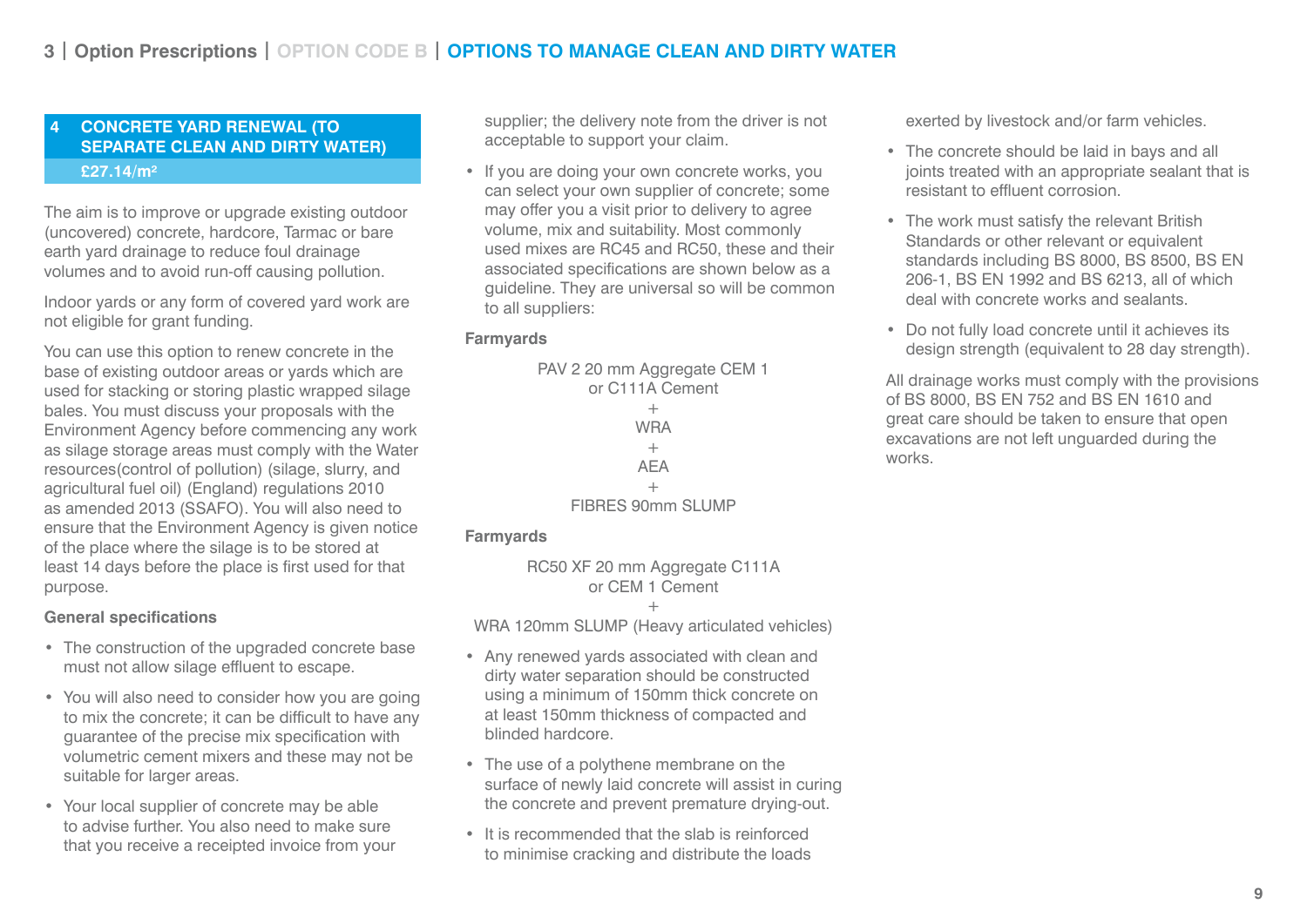### **5 RAINWATER GOODS**

#### **£11.40/m²**

#### **General specifications**

- This option is for existing buildings within the farmyard that currently do not have rainwater goods or which have existing rainwater goods but they are beyond their serviceable life and need replacement. Clean water from new rainwater goods must be directed into a clean water drain or rainwater harvesting systems in order to prevent rainwater from hitting yard surfaces and picking up potential contaminants. This may also help to assist in minimising the creation of dirty water in livestock yards. Rainwater goods on proposed new buildings are not eligible for a grant as they should already have rainwater goods built into the design.
- The rainwater goods must be of a sufficient specification to cope with the quantity of water generated from the roof of the building (e.g. 'storm' or high capacity gutter). Retro-fitting of gutter liners (e.g. 'plygene') where gutters are built in to structures (e.g. concrete farm buildings) may be fundable in agreement with the PW Catchment Officer.



**6 RAINWATER HARVESTING - UNDERGROUND TANKS**

### **£350/m³**

### **7 RAINWATER HARVESTING - ABOVE GROUND TANKS £100/m³**

#### **General specifications**

#### *Underground tanks*

- Typical underground storage tanks are made from glass-reinforced plastic (GRP) and pre-cast concrete. They may also be built in situ (poured concrete using shuttering/ steel reinforcement) or potentially, for small tanks, using bricks or blocks and rendered to make waterproof. However, in situ concrete tanks and masonry tanks can be very expensive and they must be designed and constructed by competent persons. GRP tanks should conform to BS EN 13923 or other relevant or equivalent British Standards.
- The work includes the tank, pump, site excavation, a lean-mix concrete bed, backfilling with concrete to cover the tank and then. optionally, a free-flowing material to ground level and installation of connecting pipework and pump. These tanks will not be suitable in ground with a high water table unless further structural work is undertaken to avoid such tanks from floating. In such cases you must seek advice from the manufacturer. Pre-cast concrete tanks should conform to BS 8000, BS EN 1917, BS EN 1992-3:2006 or other relevant or equivalent standards. Installation should follow the manufacturer's instructions.

*Above ground tanks*

 • Above-ground storage tanks should be suitably located on hardstanding or concrete according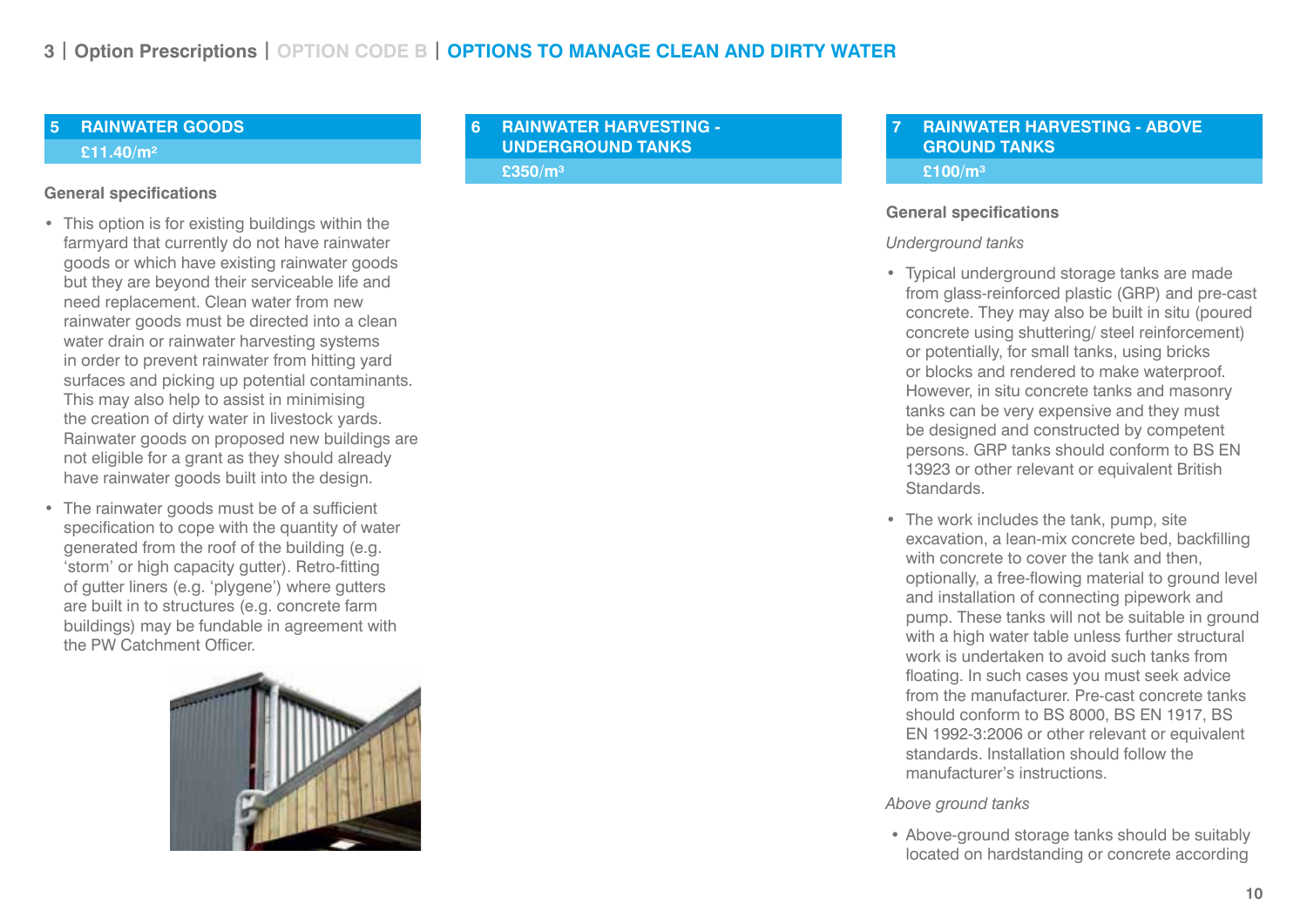to the manufacturer's instructions. There are no generic specifications for above-ground storage tanks as they are pre-made tanks supplied as fit for purpose. This option does not include a lined, soil-bunded pond for rainwater collection.

• Reconditioned tanks are fundable in consultation with the PW Catchment Officer provided they have a guarantee from your supplier and will remain corrosion free for a minimum of five years.

## **8 FIRST FLUSH DIVERTERS/DOWNPIPE FILTERS £125/unit**

- First flush rainwater diverters can be used for potentially contaminated roof water on individual rainwater downpipes, or as wall-mounted diverters or as larger stand-alone diverters depending on the volumes to be treated.
- The work includes the supply and installation of diverters. Such diverters can be used in conjunction with water storage tanks. Diverted contaminated water must not enter a clean water drain or discharge to ditches or watercourses. Downpipe filters can be used to keep leaves, debris and other contaminants out of diverters, clean water drains and water storage tanks. The work includes the supply and installation of downpipe filters.

## **9 ROOFING OF YARD AREAS (SPRAYER WASHDOWN/MANURE STORAGE/ LIVESTOCK GATHERING/SILAGE STORE).**

**This is paid at up to 50 per cent of the cost of the item, as agreed with the PW Catchment Officer.**

An uncovered yard is vulnerable to polluted runoff during heavy rain. Roofing manure storage reduces runoff and saves storage and spreading costs. Roofing collecting yards and loafing areas can help save time, aid animal handling and welfare. Eligible open manure stores are those lying within the curtilage of the existing yard area or immediately adjacent to existing infrastructure where buildings are normally present. Temporary field manure heaps remote from main yard areas are not eligible for roofing.

Please note that grant funding cannot contribute towards the cost of building a multi-purpose structure even if you pay for the additional roof infrastructure yourself.

This option could be detrimental if used in close proximity to an historic farmstead or listed building. The impact on the fabric and setting of the historic buildings should be considered. Listed building consent may be required. You must submit photos with your application and photos taken after with your claim for this option and copies retained for future inspection if required.

#### *Roofing of manure stores*

The option is to be used for constructing a roof over existing 'solid' manure stores (where the manure has been removed from cattle, pig or poultry housing). Horse manure can cause the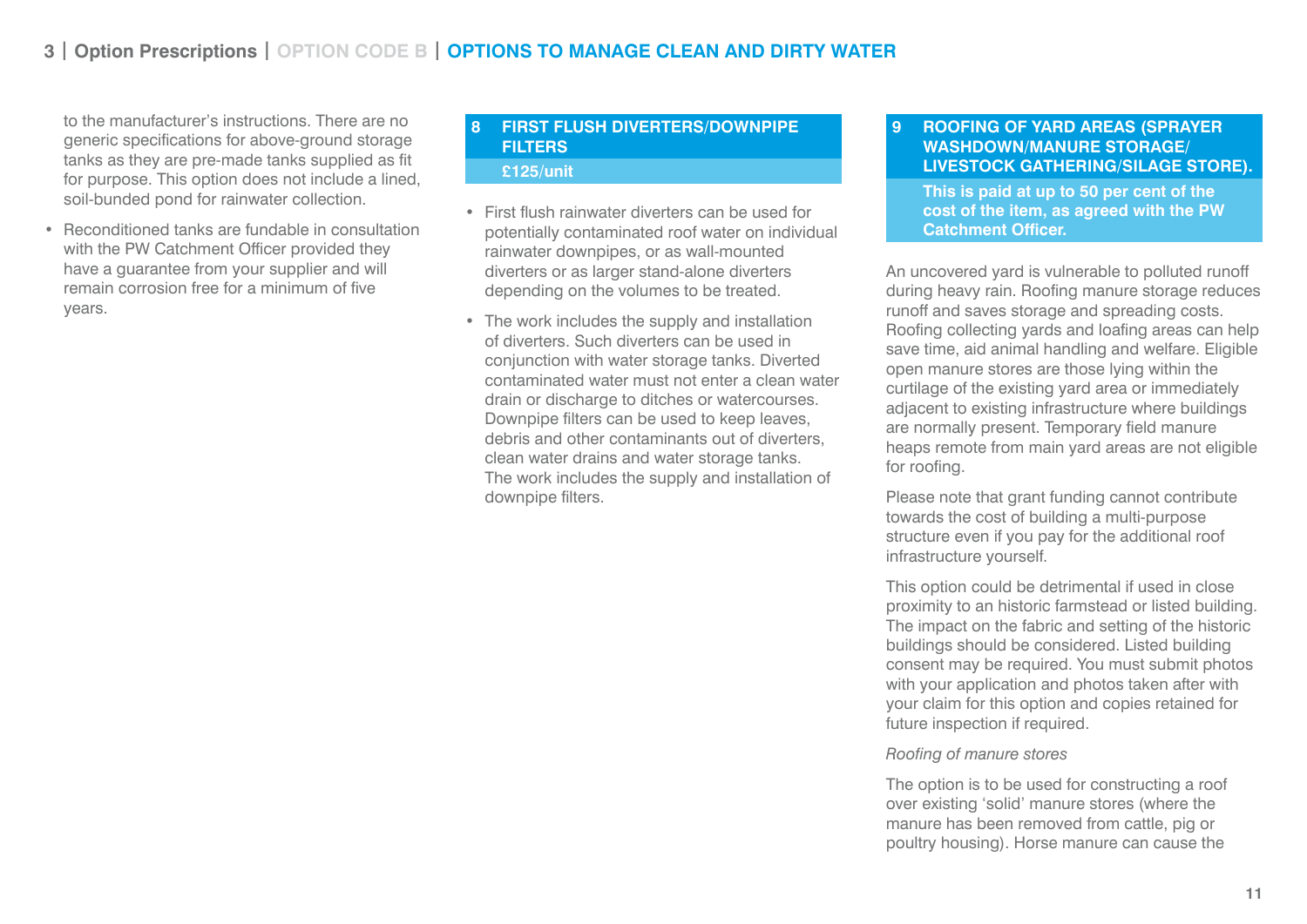# **3 | Option Prescriptions | OPTION CODE B | OPTIONS TO MANAGE CLEAN AND DIRTY WATER**

same problems as cattle, sheep, etc. However, we need to make sure that the number or intensity of horses justifies the investment and you will need to provide details of the diffuse pollution problem and how the capital item(s) being applied for would mitigate this. This option cannot be used for a dual purpose such as holding feed or storing machinery during the winter and as a manure store at other times of the year. If at inspection the manure store is found to be used for another purpose, you will be in breach of your agreement and Portsmouth Water may recover money with interest and penalties or withhold grant aid if the claim has not been paid.

*Roofing of livestock gathering/handling areas*



Eligible yards are those currently in use by livestock within the curtilage of existing yard area or immediately adjacent to existing infrastructure where buildings are normally present. Over wintering feed sites in fields remote from existing infrastructure are not eligible for this item. In addition, livestock must use the yard for significant periods of the day, for example, a dairy collecting yard in regular use or a feed/loafing yard used for the duration of the winter. This item cannot be used to build a livestock housing unit and the covered gathering area must not contain cubicles, kennels or bedding areas so that livestock can lie down and be kept overnight. Feed passages and drinking troughs sited within the covered area are allowed. Outside yard areas used for infrequent livestock movements or solely used for scraping are not eligible. If at inspection the livestock gathering area is found to be used as an animal housing unit, you will be in breach of your agreement and Portsmouth Water may recover money with interest and penalties or withhold grant aid if the claim has not been paid. The covering of the store may require planning permission. You should check with your local planning authority.

#### **General specifications**

- The roof, structural supports and foundations must comply with the relevant part of BS 5502, or other relevant or equivalent standards.
- Roof water must be directed away from the manure store or livestock gathering area into a clean water drain or rainwater harvesting system.
- The work may include foundations (including excavation), supporting structure, the roof sheeting cladding above eaves level (gable ends), rainwater goods, and installation of clean water drains.
- We will not fund Yorkshire boarding, or other cladding. These have to be funded at your own expense.
- Drainage works must comply with BS 8000; BS EN 752 and BS EN 1610.

#### *Roofing of existing silage*

Field clamps are temporary structures without a concrete base and are not eligible for funding. If any part of the roof supporting structure forms part of the silo, you must discuss proposals with the

Environment Agency since significantly altered silos must comply with the Water Resources (control of pollution) (silage, slurry, and agricultural fuel oil) (England) regulations 2010 as amended 2013 (SSAFO).

The covering of the store may require planning permission. You should check with your local planning authority.

This option could be detrimental if used in close proximity to an historic farmstead or listed building.

The impact on the fabric and setting of the historic buildings should be considered. Listed building consent should be sought if applicable.

#### **General specifications**

- The construction of the foundations and structural supports (CSF026A) must not allow silage effluent or slurry to escape.
- The foundations, support structure and roof must comply with the relevant parts of BS 5502.
- Roof water must be directed away from the silo into a clean water drain.
- The work may include foundations (including excavation), supporting structure, the roof sheeting, cladding above eaves level (gable ends), rainwater goods, and installation of clean water drains.
- Drainage works must comply with BS 8000; BS EN 752 and BS EN 1610.

#### *Roofing of sprayer filling/washdown areas*

You can prevent rainfall increasing the volumes of water and pesticide washing that need to be handled by roofing an existing or new pesticide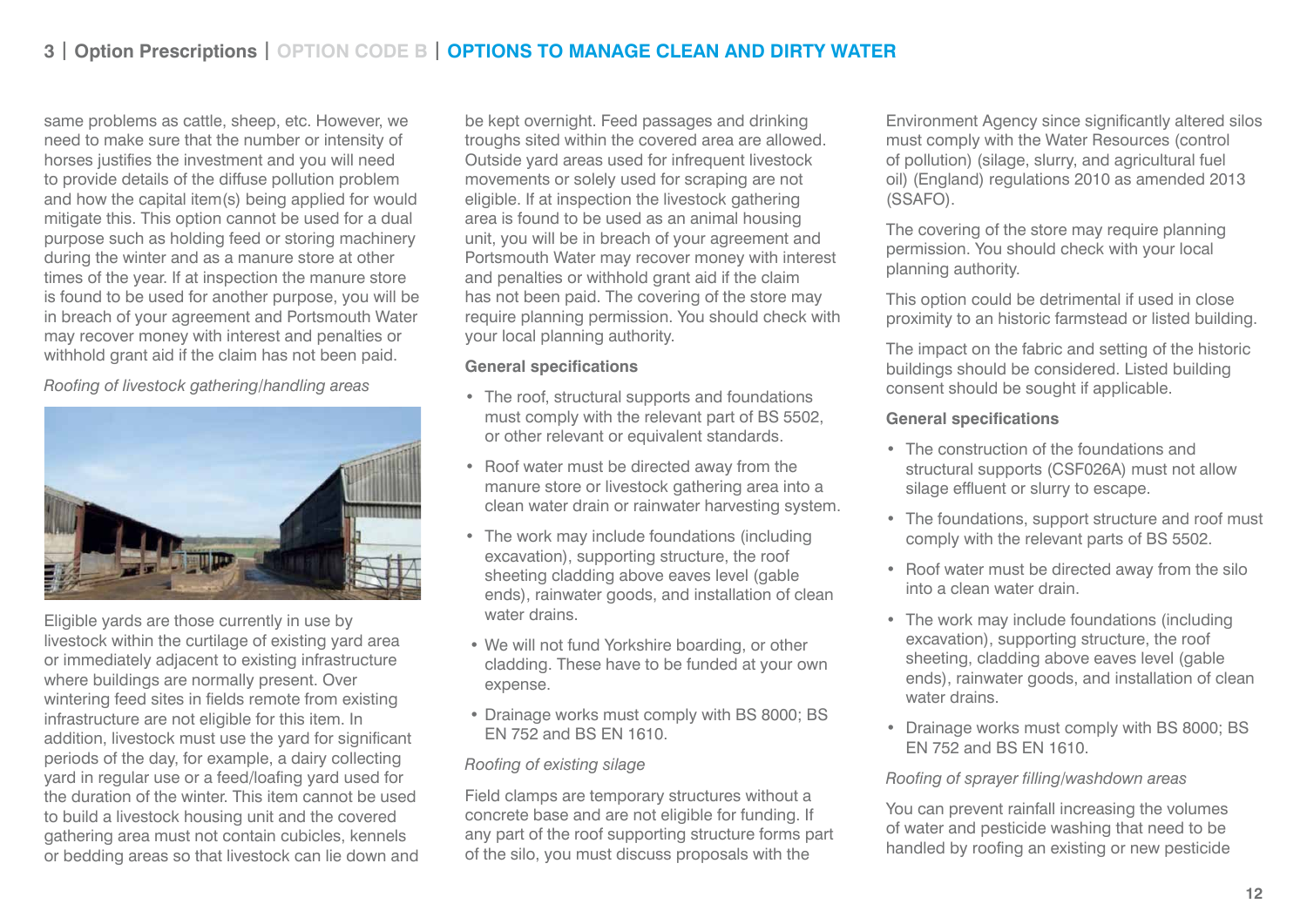# **3 | Option Prescriptions | OPTION CODE B | OPTIONS TO MANAGE CLEAN AND DIRTY WATER**

sprayer loading/wash down area or using a cover when the wash down areas are not in use. Please note the Portsmouth Water grant funding cannot contribute towards the cost of building a multipurpose structure even if you pay for the additional roof infrastructure yourself.

This option is only available for roofing over a bunded concrete pad used as a pesticide handling area with all pesticide washings draining to a holding tank, bio-bed or bio-filter.

The roof should cover the concrete bunded area where sprayer/applicator filling and washing is carried out, to prevent rainfall increasing volumes of pesticide washings and drainage water to be safely disposed of. It is your responsibility to seek advice from the local planning authority as to whether planning consent is needed and from the Environment Agency on relevant permits. You can refer to schedule two, part six of The Town and Country Planning (General Permitted Development) Order 1995.

Separate arrangements are required for safe disposal of the washings and drainage water from the wash down areas and holding tank. If you intend to dispose of the pesticide washings/ drainage water to land, before submitting an application for a grant under the scheme, you must contact the Environment Agency for advice on the requirements for an Environmental Permit, under the Environmental Permitting (England and Wales) Regulations 2010. Guidance on Environmental Permit for Water Discharge and Groundwater Activity Permits can be viewed on the Environment Agency website at www.gov.uk/guidance/ discharges-to-surfacewater-and-groundwaterenvironmental-permits. The Environment Agency

may charge for the relevant permit.

The construction of the foundations, support structure and roof must conform to the following conditions:

#### **General specifications**

- The roof area must cover the concrete-bunded wash down area draining to the holding tank plus 1m overhang on each side. The bunded area should be the sprayer transport width (with booms folded) plus 2m and sprayer length plus 1.5m. We will pay your claim on this basis. Additional roof area would be at the applicant's own cost.
- The roof structure must be impermeable to rainwater and include guttering and drains to direct all roof water away from the wash down area into a clean water drain.
- The construction of the foundations and structural supports must not allow pesticide washings to escape.
- The foundations, support structure and roof must comply with the relevant parts of BS 5502.
- The work may include foundations (including excavation), supporting structure, the roof sheeting cladding above eaves level (gable ends), rainwater goods, and installation of clean water drains.
- Drainage works must comply with BS 8000; BS8500; BS EN 752; BS EN 206-1:2000; BS6213:2000+A1:2010 and BS EN 1610.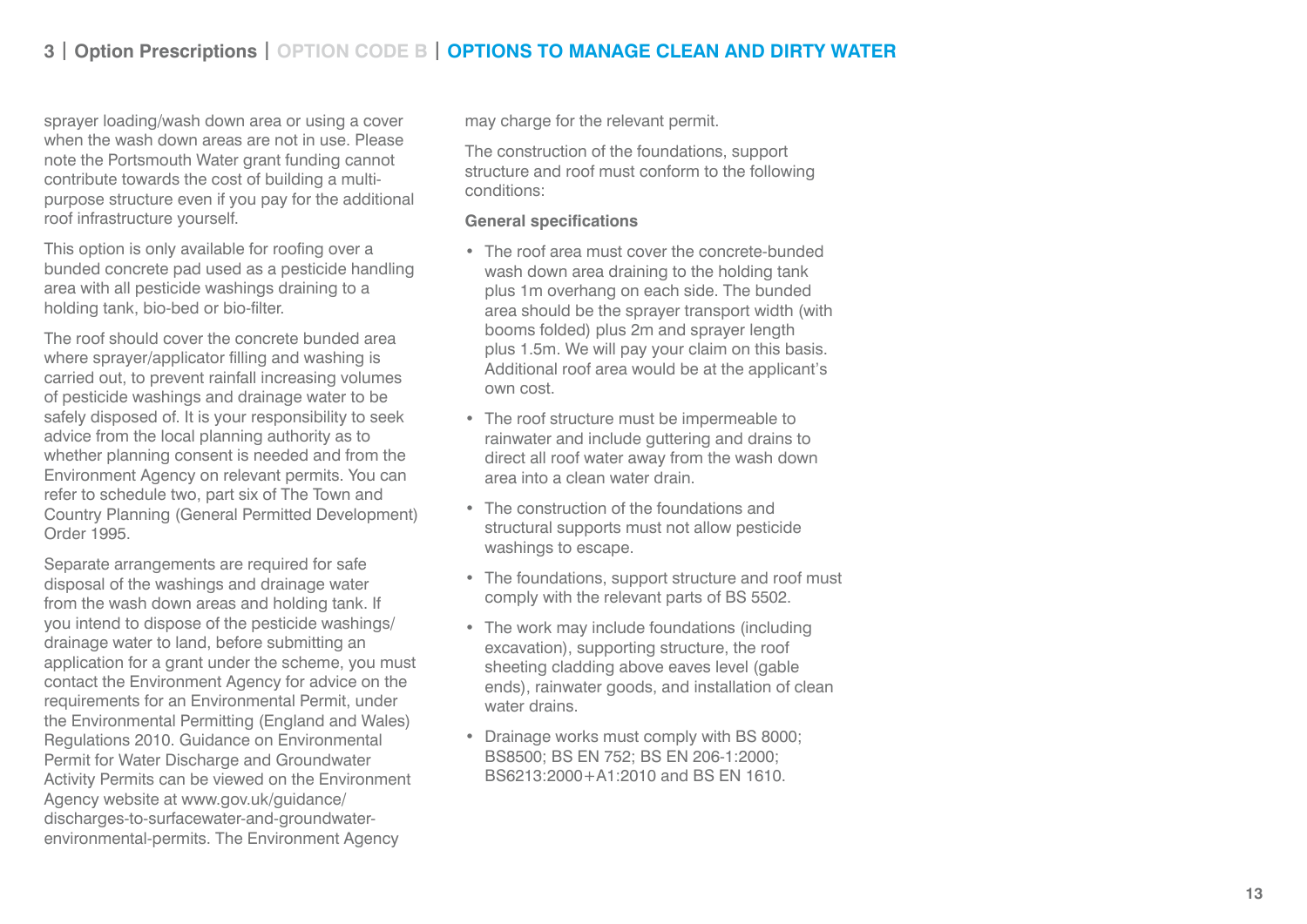# **OPTION CODE C OPTIONS FOR PESTICIDE HANDLING**

## **10 LINED BIO-BED PLUS PESTICIDE FILLING AND WASHDOWN AREA**

**£5,250/unit**

# **11 LINED BIO-BED WITH EXISTING FILLING AND WASHDOWN AREA**

**£3,375/unit**

Bio-beds are intended to collect, retain and degrade pesticide residues arising from agricultural pesticide handling activities, including filling or washing sprayers/applicators. They have the potential to reduce pollution of ground and surface waters. Bio-filters are container-based bio-beds that also serve this purpose.

Experiments have shown that they can effectively degrade high concentrations of relatively complex mixtures of pesticides.

You must seek guidance from the Environment Agency on the location of your proposed bio-bed, whether you will need to register a waste exemption and/or obtain an Environmental Permitting Regulations (EPR) Exemption.

The treatment of pesticide washings in a lined biobed is covered by the Environmental Permitting (England and Wales) Regulations 2010. They can usually be installed and used under an exemption T32.

This exemption allows you to treat non-hazardous pesticide washings prior to their disposal to land.

There are fewer environmental impacts from this compared with discharging untreated pesticide washings directly to land.

The construction of a bio-bed may well be considered by local planning authorities to be an 'engineering operation' and as such may also require planning consent; you should contact your local planning authority for guidance before you start any work. Bio-beds may not be appropriate for all situations and there will be some locations which are not suitable.

Before installing a bio-bed you must consider whether the proposed site presents an unacceptable risk to surface water, groundwater and the nearby environment. A similar risk assessment should be done for a biofilter. The place where you store and handle your pesticides and where you wash-down spraying equipment is usually the best place to site your bio-bed or biofilter. However, you must not construct the bio-bed within 10m of a watercourse or 50m from a spring. well or borehole. It also has to be away from access routes to prevent the trafficking of potentially contaminated material.

The Environment Agency has defined Source Protection Zones (SPZs) for all groundwater sources like wells, boreholes and springs that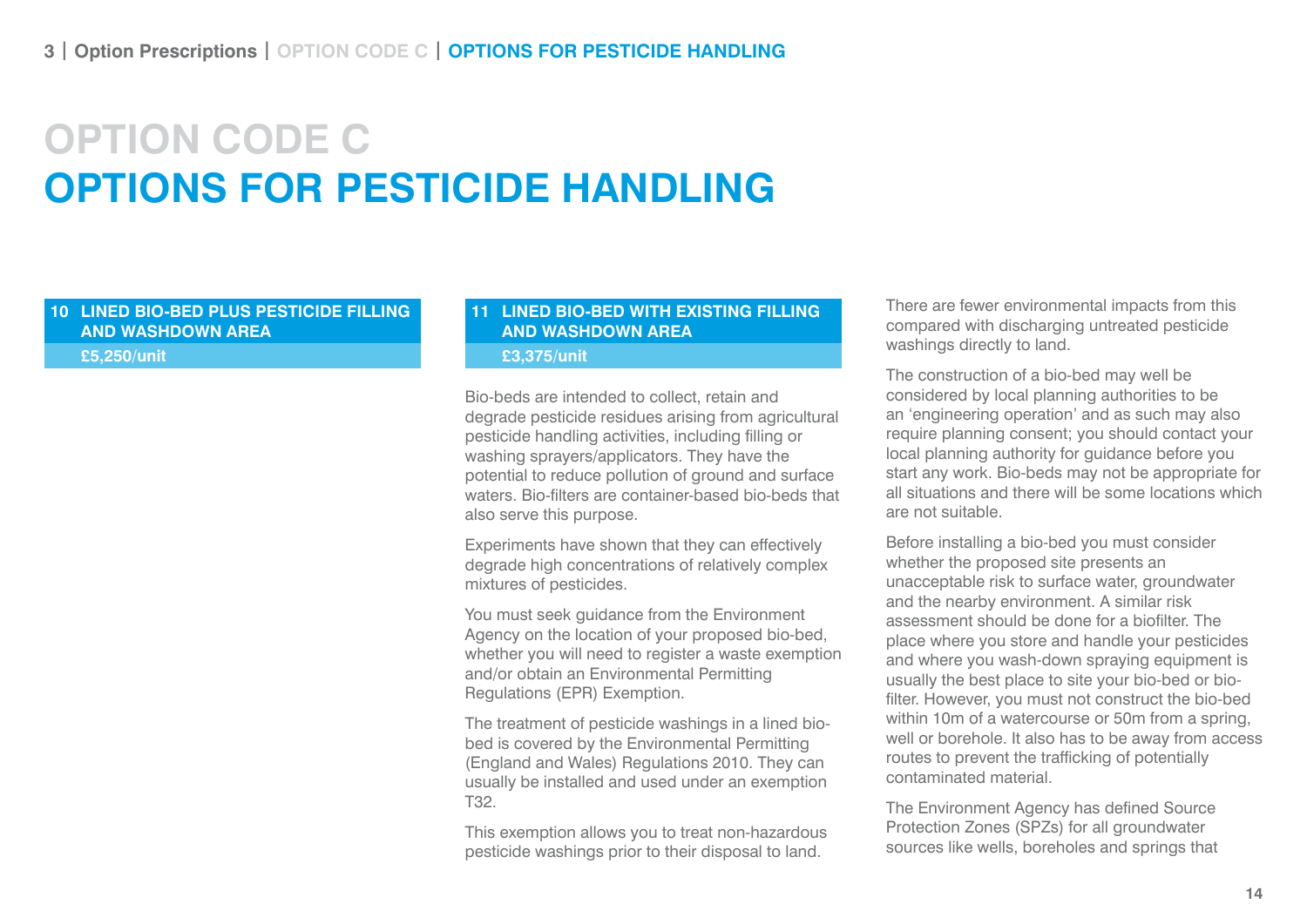# **3 | Option Prescriptions | OPTION CODE C | OPTIONS FOR PESTICIDE HANDLING**

provide water for human consumption. These zones, which are mapped for all the largest sources, show the risk of contamination from any activities that might cause pollution in the area. The closer the activity, the greater the risk. To assess the suitability of the proposed bio-bed site in terms of risk to ground water, you should follow this process to find the SPZs that have been mapped in your area:

- i) Use this link to go to Defra Magic Map: https:// magic.defra.gov.uk/MagicMap.aspx
- ii) Select 'Designations' on the drop down Table of **Contents**
- iii) Click the '+' icon next to 'Land-Based Designations'
- iv) Click the '+' icon next to 'Non-statutory'
- v) Click on 'Source Protection Zones merged (England)'
- vi) Then enter your postcode/ the location into the search bar at the top of the page

The map will show whether your proposed location falls within one of the Source Protection Zones. If the proposed location of the bio-bed falls within a SPZ 1 or 2 you would need to contact the Environment Agency's National Helpline 03708 506 506 or email enquiries@environment-agency.gov. uk to determine the suitability of the proposed site. It is also important to take into account the location of wells, springs and boreholes that have not had SPZs mapped, including those not producing water for human consumption. For this, you will need to make local enquiries if works are proposed within 50 metres of the proposed site. New excavations must avoid areas of archaeological or historic

interest. Further information and guidance on installing bio-beds or a bio-filter and pesticide handling and disposal facilities can be found on the Environment Agency's website at www. gov.uk/ government/organisations/environmentagency or from the Environment Agency's helpline (03708 506 506) or the following website: www. voluntaryinitiative.org.uk

Further information will also be available from the PW Catchment Officer.

- Follow the guidance set out in VI's Bio-bed manual Version 4 (2013). Copies can be obtained from the PW Catchment Officer.
- The work may include the installation of a bunded loading/washdown area, holding tanks, the bio-bed structure (but not the bio-bed material), liquid distribution system (for off-set bio-beds), necessary pumps and pipes and all site preparation and excavation work.
- Remove topsoil and excavate an area for the biobed.
- Remove and block off any field drains.
- Earth banks should have slopes of around 30 35 degrees (about 1 in 1.5) that are stable and well compacted.
- The bio-bed must have a synthetic liner at least 1.5mm thick with no unsealed seams laid on top of a geotextile membrane (190g/m²) and 25mm of sand blinding. Follow the liner manufacturer's installation instructions.
- The bio-bed must have an effective depth of at least 1m and at least one cubic metre of bio-bed material must be used per 1000 litres of liquid treated in any 12 month period.

## **General specification for pesticide filling and washdown area:**

- The structure must be impermeable and not within 10m of any field drain, ditch, pond or watercourse or within 50m of any spring, well or borehole.
- Choose a site that is not affected by a high water table or liable to flooding.
- Remove topsoil and excavate as necessary to allow the construction below. Remove and divert any field drains that may cross the site.
- The excavated site should be covered with approximately 150mm of compacted hardcore over which a sand blinded layer (approximately 25mm) should be placed to protect a damp proof membrane (dpm) of 1200g weight. A 150mm thick reinforced concrete slab should then be laid to falls of not less than 1:100.
- A concrete bund, at least 100mm high and 300mm wide, should be constructed around the perimeter of the slab.

### **Indirect (Offset) Lined Bio-bed**

- The bunded concrete slab should have a slotted cover type drain (100mm x 100mm) installed, which is connected to a silt trap with removable cover with a nominal capacity of 250mm below inlet. If preferred, concrete can be laid sloping four ways to the centre of the slab where a drain is situated, with a silt trap within this drain.
- All concrete joints should be sealed with a proprietary sealant.
- The size must be adequate to contain all liquids that drop from the sprayer or applicator, and to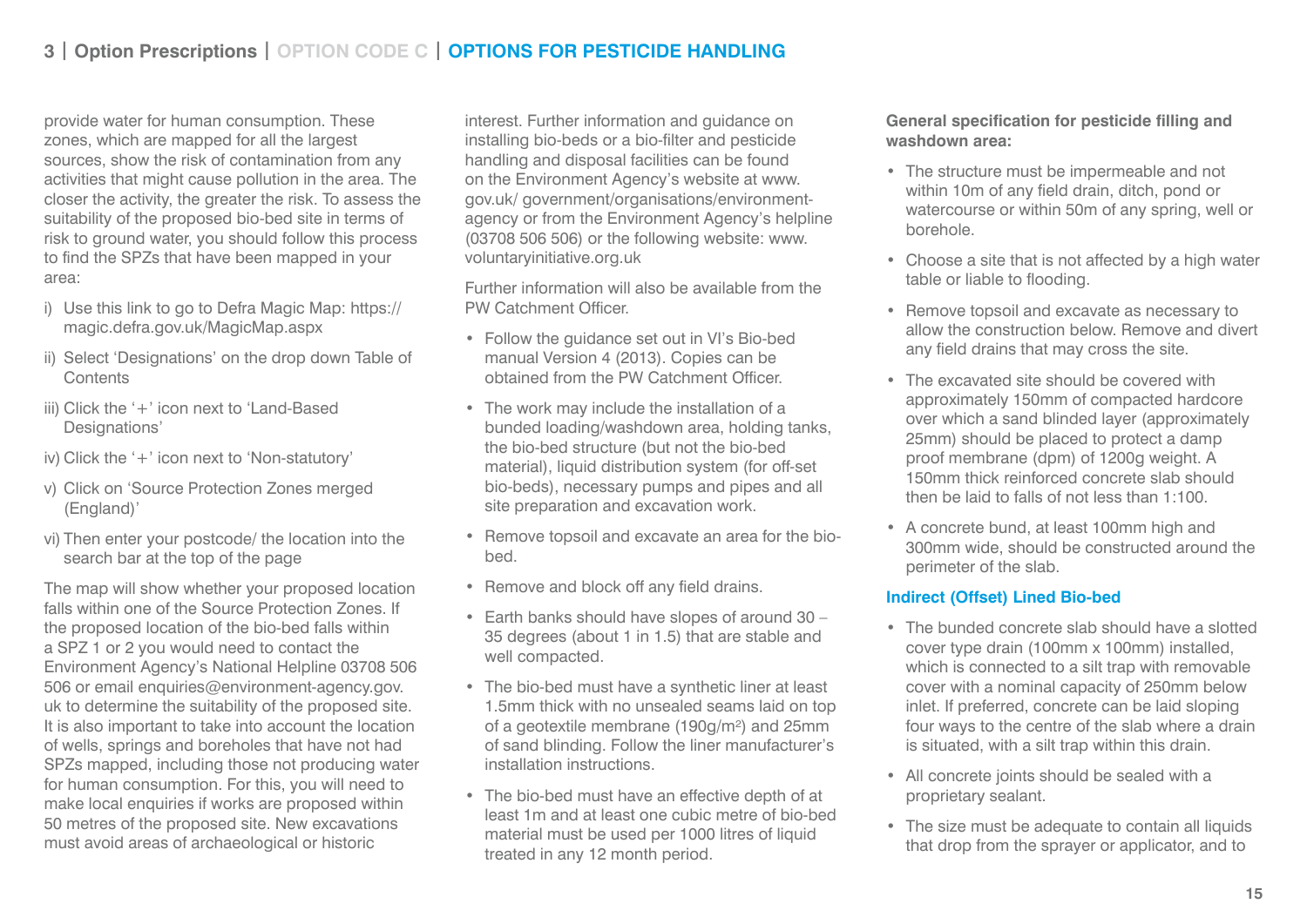# **3 | Option Prescriptions | OPTION CODE C | OPTIONS FOR PESTICIDE HANDLING**

allow the operator to work freely in all pesticide mixing, loading, wash down and water-filling operations.

• The width and length of the concrete bunded area for sprayers should be the sprayer transport width plus two metres and sprayer length plus 1.5 metres.



irrigation over vegetative area

# **12 BIO-FILTERS £1,485/unit**



A bio-bed may not be suitable for all sites, particularly where space is limited or volumes of pesticide washings are smaller. In these situations a bio-filter may be more appropriate. It is a simpler construction than a bio-bed but has the same function using organic material to break down the pesticide washings. The pesticide washings are applied to the top container, then trickle down through the lower two, before being collected for disposal, as with a bio-bed. It is constructed by using 3 integrated bunded containers (IBCs) stacked vertically. A fourth IBC is needed as an initial storage tank adjacent to the 3 IBCs in a stack.

#### **General specifications**

• Follow the guidance provided in the Catchment Sensitive Farming publication 'How to build a

### bio-filter' (2014). Copies can be obtained from the PW Catchment Officer.

• Consideration should be given to the site and safety in operating the bio-filter e.g. away from thoroughfares.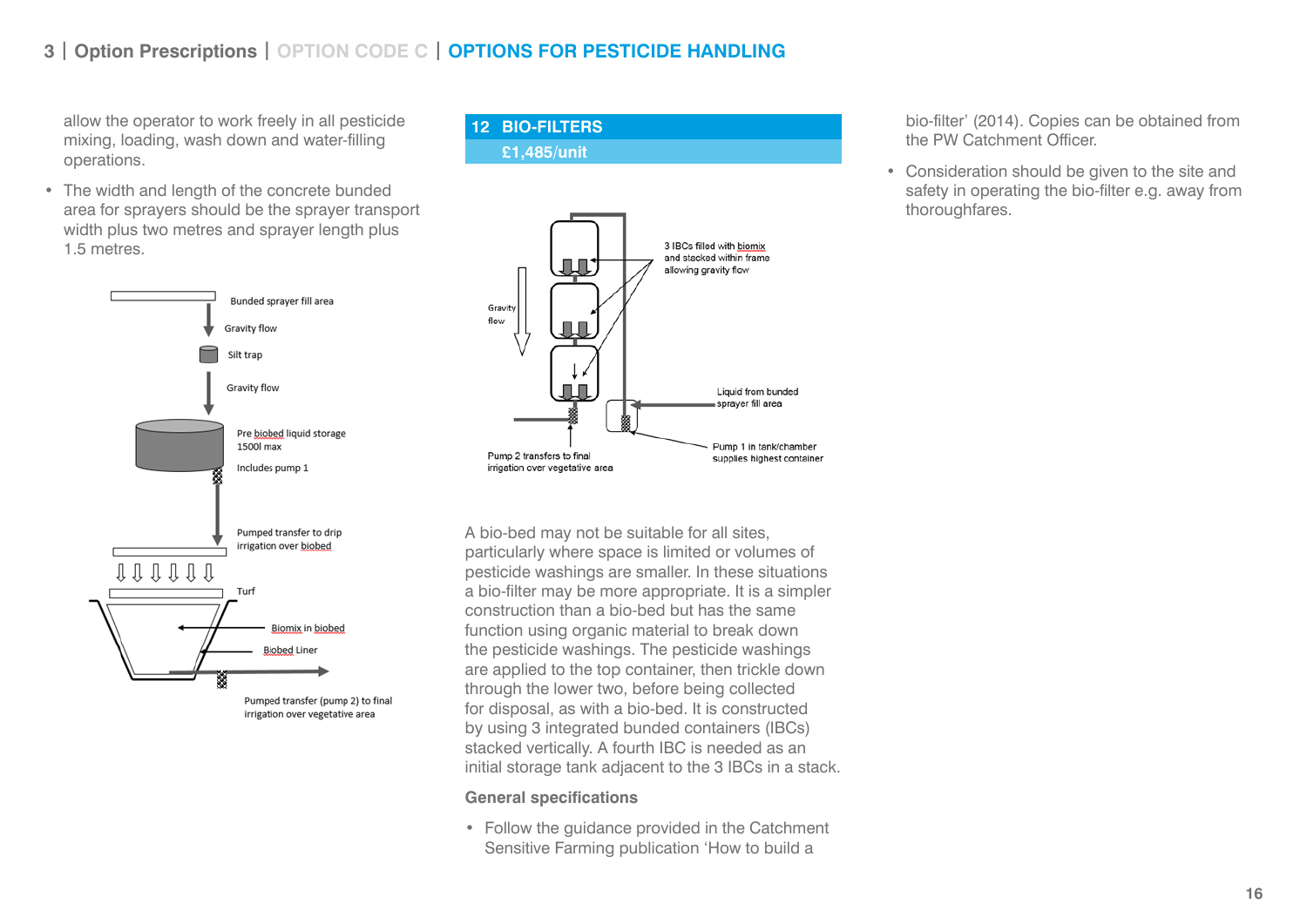## **13 PESTICIDE FILLING AREA (TO LINK TO BIOFILTER, OR APPROVED CONTAINMENT) £1,875/unit**

#### **General specifications**

- The structure must be impermeable and not within 10 metres of any field drain, ditch, pond or watercourse or within 50 metres of any spring, well or borehole.
- Choose a site that is not affected by a high water table or liable to flooding.
- Remove topsoil and excavate as necessary to allow the construction below. Remove and divert any field drains that may cross the site.
- The excavated site should be covered with approximately 150mm of well compacted hardcore over which a sand blinded layer (approximately 25mm) should be placed to protect a damp proof membrane (dpm) of 1,200g weight. A 150mm thick reinforced concrete slab should then be laid to falls of not less than 1:100.
- A concrete bund, at least 100mm high and 300mm wide, should be constructed around the perimeter of the slab.
- The bunded concrete slab should have a slotted cover type drain (100mm x 100mm) installed, which is connected to a silt trap with removable cover with a nominal capacity of 250mm below inlet. If preferred, concrete can be laid sloping four ways to the centre of the slab where a drain is situated, with a silt trap within this drain.
- The drain with silt trap should be directed to a tank or chamber (maximum size 1,500 litres), from which the pesticide washings will be pumped and directed to a bio-bed or bio-filter or disposed to a permitted area on the farm approved by the Environment Agency or via a registered waste carrier to a suitable disposal site.
- A typical storage/holding tank should be sized according to the local rainfall and the area of concrete (if there is no roof or cover over the structure). It may be made from seamless polyethylene, glass-reinforced plastic (GRP) or pre-cast concrete. GRP tanks should conform to BS EN 13923:2005 and pre-cast concrete tanks should conform to BS EN 1992-3:2006 or other relevant or equivalent standards. A pump should be installed to allow emptying of the holding tank, with pump switch levels set to ensure no more than 1500 litres of waste is stored.
- The work must satisfy the relevant British Standards including BS 8000-11:2011, BS 8500, BS EN 206-1:2006, BS EN 1992- 1-1:2004; BS 6213:2000 + a1:2010, BS 5502 and BS EN 752.
- All concrete joints should be sealed with a proprietary sealant.
- The size must be adequate to contain all liquids that drop from the sprayer or applicator, and to allow the operator to work freely in all pesticide mixing, loading, wash down and water-filling operations.
- The width and length of the concrete bunded area for sprayers should be the sprayer transport width plus two metres and sprayer length plus one metre.

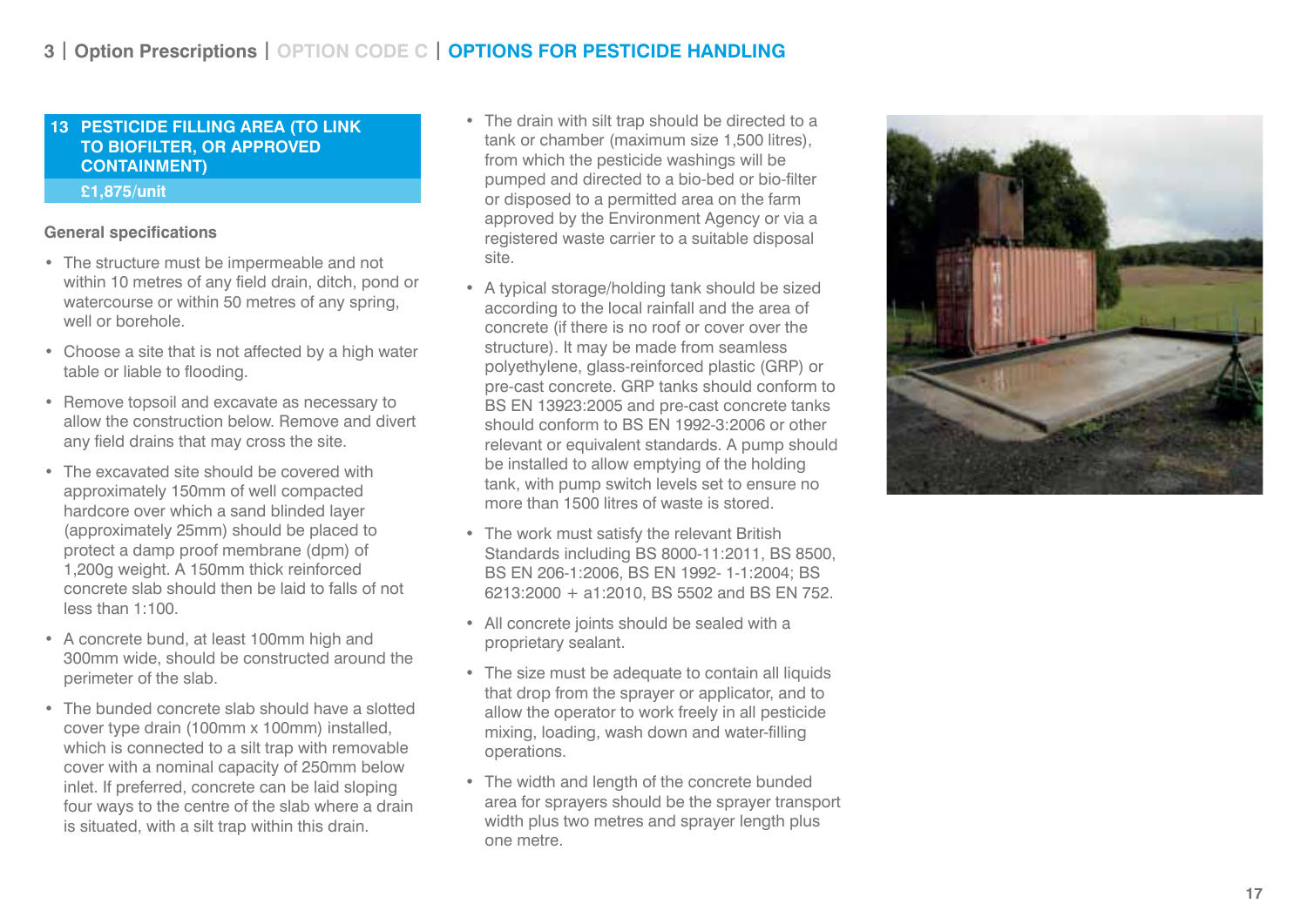# **OPTION CODE D OPTIONS FOR MANAGEMENT OF TRACKS AND IN-FIELD WATER MANAGEMENT**

### **14 LIVESTOCK AND MACHINERY HARDCORE TRACKS**

**£40/m**



Effective positioning, construction and maintenance of new livestock/farm machinery tracks can help to reduce the amount of poaching and soil erosion, run-off and watercourse pollution associated with this movement.

New tracks should avoid areas of existing wildlife interest. This item should also avoid sites of archaeological or historic importance. You should ensure you have any relevant consents before carrying out the work.

Where possible, tracks should be sited alongside field boundaries rather than directly across the middle of a field. EA or IDB consent may be required for any track sited adjacent to a watercourse. A suitable buffer should be maintained between the track and any watercourse.

Please contact the Environment Agency before starting to build your tracks to apply for the relevant waste exemption licence, for most cases it will be U1 – Use of waste in construction. Example activities for a U1 waste exemption licence include:

- (i) Using crushed bricks, concrete, rocks and aggregate.
- (ii)Using road planings and rubble to build a track, road or car park.

The installation of cross drains or sleeping policeman (capital grant item 15) is essential on sloping tracks where run-off is an issue or where a track leads onto a highway. Such drains could be linked up with a sediment trap to prevent excess runoff from contributing to localised flooding.

#### **General specifications**

- Excavate a trench 2.4 metres wide and to a minimum depth of 150mm, or down to a depth where a firm base is reached.
- Use the soil to profile the edge of the track so that it acts as a bund and prevents the movement of track materials.
- Overlay the excavation with a geotextile membrane (see notes below) and backfill with local stone or coarse scalpings to a depth of 150mm or more and compact. The exact depth of local stone/ hardcore will depend upon the frequency of livestock movements.

### **Please note:**

- Not all soil types require a geotextile membrane; its main function is to separate underlying soil from the overlying hardcore. In the absence of a geotextile there is always a risk of the finer soil particles mixing, particularly under wet conditions with the hardcore, compromising the track. If track specifications are met geotextiles have a long life even under tracks with high load pressures. The need for a geotextile is based on the soils inherent load bearing capacity.
- Tracks on possibly some limestone/chalk soils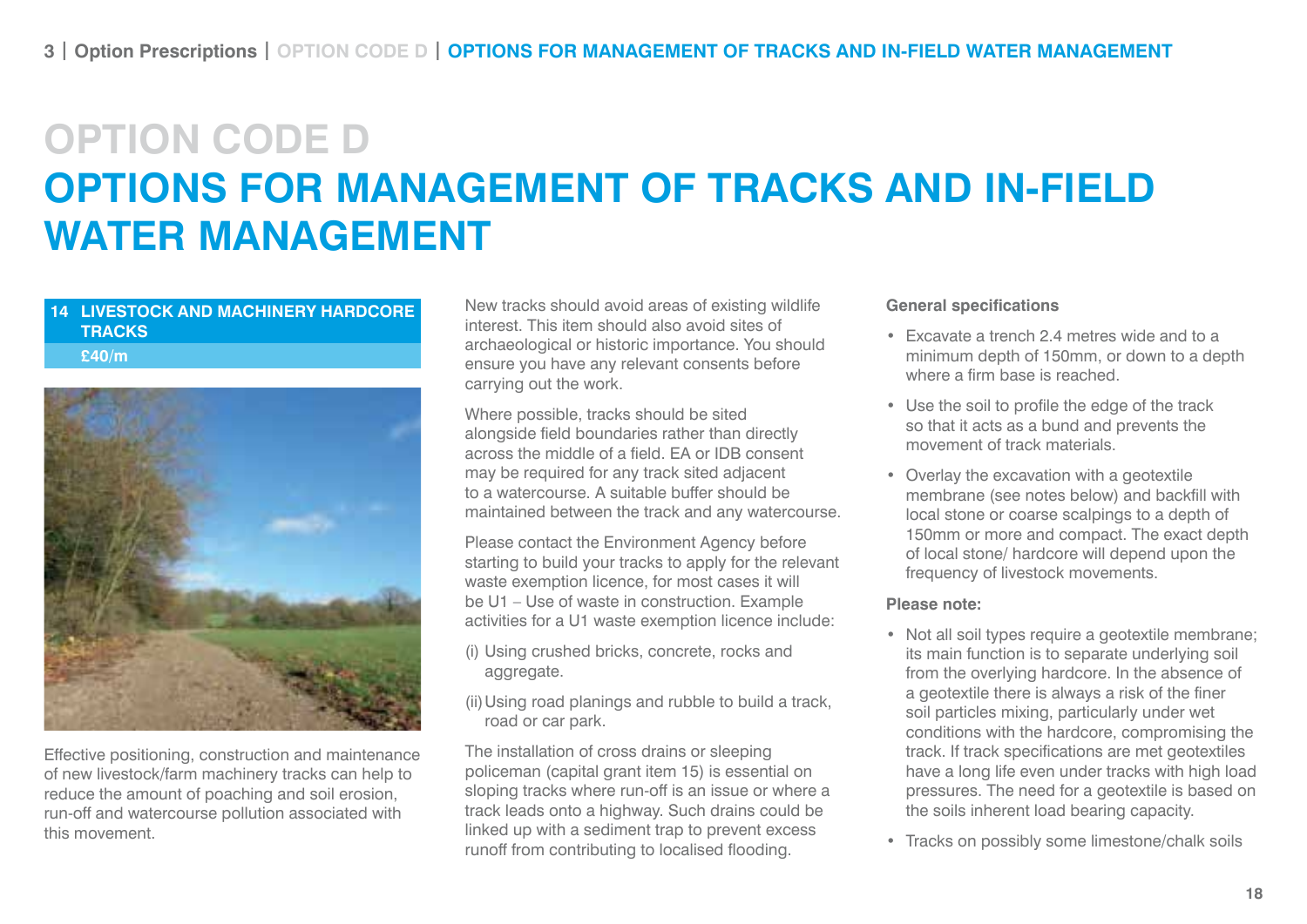are self-metalling and as such will need very little extra stone and by definition would not require a geotextile. However, significant track wash can occur on slopes with steep gradients on these soils so track drainage may need to be addressed so as to avoid track erosion.

- Typical brown earths that are well drained may need a geotextile in some situations, although these are difficult to define. If the excavated track profile contains soft pockets, hollows etc. then these should be dug out, drained, and filled with hardcore and compacted as outlined in the existing hardcore track specification. It is recommended that these areas should have a geotextile laid. The presence of existing deep tractor ruts could also be indicative of the need for a geotextile.
- Load bearing strength of clay soils, particularly thick clay is low as they can remain wet for significant periods of the year. In general they need a greater depth of stone to make up the track layers compared to other soils other than peats. On this soil type a geotextile is considered a must.
- Top off with a finer material (wearing course, 18mm to dust) to a depth of 25-50mm and compact it into a camber with a vibrating roller so as to ensure track drainage.
- Any track run-off should be directed to a ditch or other stable drainage outlet or diverted onto grassland.
- Road planings or crushed recycled aggregate may also be used to form the basal layer subject to the necessary permits from the Environment Agency. Crushed recycled material up to a

maximum aggregate diameter of 50mm should be used to prevent damage to the membrane. The use of general ungraded building rubble is not permitted. You should take expert advice on the use of road planings and on measures needed to ensure that any oil seepage does not cause water pollution. You must comply with waste regulations. The Environment Agency has developed a specific position on the use of road planings which allows farmers to use small volumes (less than 150 tonnes per site) without having to pay the normal registration fee. Contact the Environment Agency for further information.

- Road planings are not recommended for livestock tracks.
- Concrete railway sleepers are classed as hardcore. Where practical, they should be sorted into sizes of equal length prior to laying. Concrete sleepers should be countersunk so that they are slightly proud of the field surface and laid directly onto a level firm surface. This means that the immediate grass layer will need to be removed in most cases. The sleepers should be butted up against each other and formed into the track.
- For welfare reasons, gaps between the sleepers should be grouted with soil or fine scalpings. The back of the machine bucket can be used to press and therefore secure the sleeper in the ground.

# **15 CROSS DRAINS IN OR ON FARM TRACK £294/unit**

Cross drains should be designed to intercept and conduct surface run-off so as to reduce flow rates at down slope locations and therefore help to prevent erosion on farm track surfaces. By taking action to control run-off you can reduce dirty water disposal costs, reduce water damage to tracks, minimise soil erosion and reduce the risk of water pollution.



An open channel is the most effective way of intercepting run-off water from tracks as it can easily be cleared of accumulated silt and debris. Run-off should not be directed to areas of existing wildlife interest such as ponds. Field margins alongside farm tracks may also be used to intercept low flows. This option could be detrimental if used in close proximity to an historic farmstead or listed building, particularly where cobbled surfaces are present. The nature and historic value of the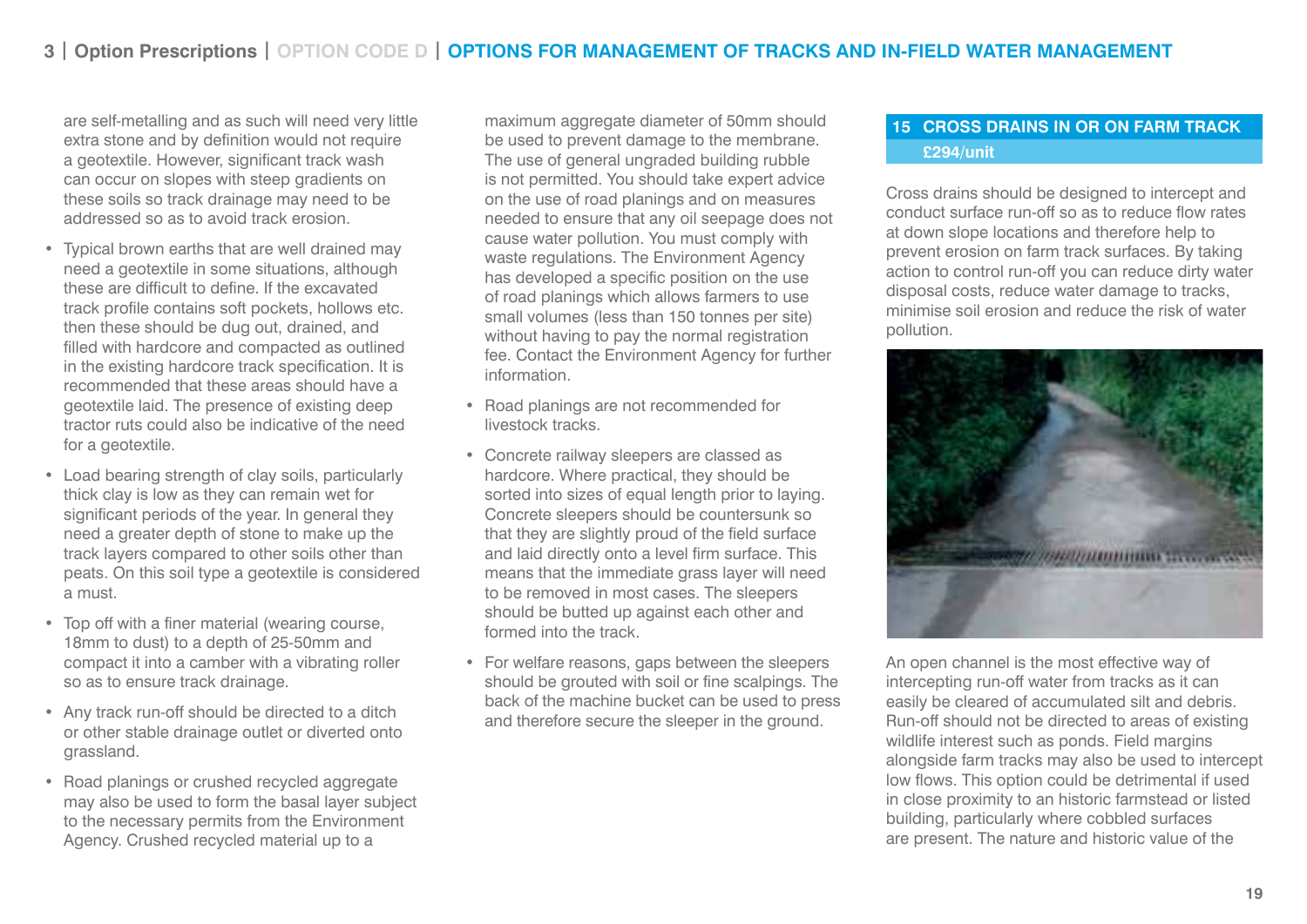# **3 | Option Prescriptions | OPTION CODE D | OPTIONS FOR MANAGEMENT OF TRACKS AND IN-FIELD WATER MANAGEMENT**

existing surfaces should be considered and listed building consent should be sought if applicable.

#### **General specifications**

- Excavate a channel across the width of the track to a minimum depth of 100mm and widths of 100-250mm.
- The depth and spacing of these cross channels will depend on the volume of water that they have to intercept, which will also be affected by the slope of the track, the track construction and the amount of rainfall.
- It may be appropriate to construct the channel in concrete with a gridded top which must be at least 150mm wide.
- The water from the cross drains should be directed to a stable drainage outlet such as a ditch, culvert or other drainage outfall.
- Alternatively, the use of cross humps (sleeping policemen) across the track may be more appropriate to direct water off the track. They must be sufficiently robust to stand up to farm vehicle movements and not undermine the track in any way. The spacing of the cross humps is critical and you should discuss your proposals with the PW Catchment Officer. For tracks, work should include:
- The excavation of a trench across the track to a minimum depth of 300mm.
- Fill with concrete and key in kerb stones protruding from the track.
- Taper the concrete on the lower side of the track to the edge of kerb stone.
- Leave concrete on the upside of track flat below the level of kerb stone.
- The water from the sleeping policemen should be directed to a stable drainage outlet such as a ditch, culvert or other drainage outfall.
- Concrete work should be carried out in accordance with the relevant British Standards BS 8000 and BS 8500.

# **16 RESURFACING OF GATEWAYS TO PREVENT POACHING**

**£110/unit**

This item aims to help reduce flooding either side of a gateway caused by soil compaction from vehicles and machinery. This option can help reduce soil erosion and runoff and improve the quality of watercourses.



The minimum area resurfaced should be the full width of the gateway multiplied by the length of the gate into the field (opened at 90 degrees) so for a three metre gate this would cover an area 9m². In many cases this area may need to be extended to accommodate specific gateway circumstances and will relate to the type and frequency of vehicular and livestock movements.

#### **General specifications**

• Excavate the extent of the hard standing to a minimum depth of 150mm or down to a naturally occurring sub-base, the depth of which will vary according to the type of ground.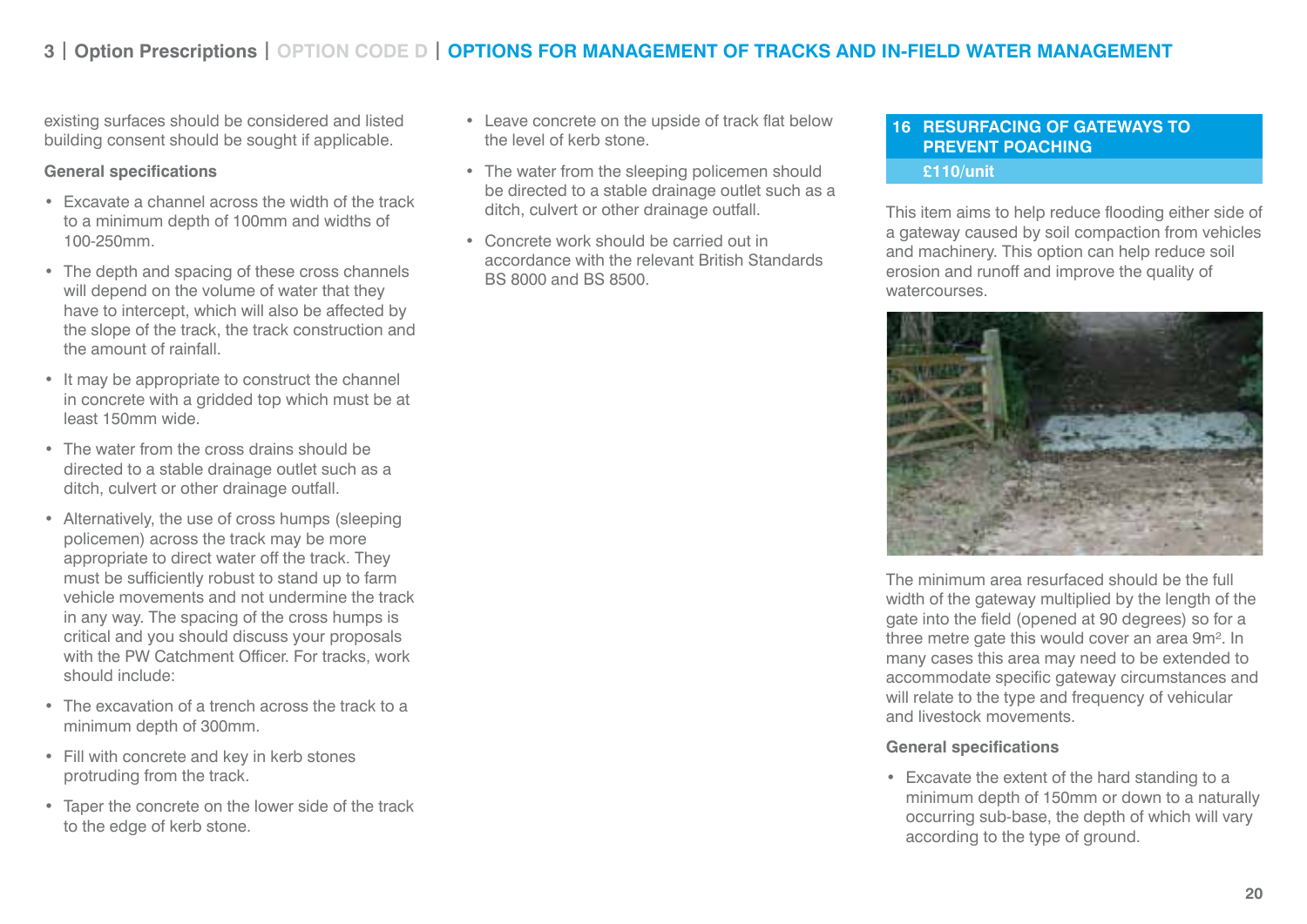- Remove the excavated soil from the immediate gateway area, spread it on the verges of the field track and profile as necessary to permit drainage.
- Overlay the excavation with a geotextile membrane and apply aggregate/hardcore to a minimum consolidated depth of 150mm. The required depth of hardcore depends upon soil type; the depth of existing ruts can be used as a guide. A greater depth of stone will be required on peaty soils. In such circumstances a coarser aggregate will be needed to form a base/ sub-base layer before placing hardcore on the surface. In most situations, the minimum depth should be at least 150mm.
- The whole of the hardcore area should be well compacted. If there is a requirement for a thicker depth of hardcore, successive layers (each 150mm thick) should be applied and be well compacted.
- You can use road planings, but you should take expert advice on their use and on measures needed to ensure that any oil seepage does not cause water pollution and you must comply with waste regulations.
- The Environment Agency has developed a specific position on the use of road planings that meet a quality control standard, which allows farmers to use small volumes (less than 150 tonnes per site) without having to pay the normal registration fee. Contact the Environment Agency for further information.
- Road planings are not recommended where livestock will use the gateways.

# **17 PIPED CULVERTS IN DITCHES £340/unit**

Culverts are short sections of piped ditch and are designed to take water under a track that provides safe carriage for farm machinery or livestock. The culvert must not be used for agricultural drainage unless this is connected with management under an agri-environment scheme or the drying out of archaeological features.

You should consult the Environment Agency before commencing any work. You may require 'land drainage consent' to work in the watercourse; this will be required even for ditches on farms and is to ensure that culvert is designed and installed in such a way that the impacts on the stream are minimised.

The Environment Agency may make a charge for the consent.

### **General specifications**

- Pipes must be capable of accommodating anticipated design flows and must always be at least 450mm in diameter.
- The length of the pipes must provide an adequate, useable width at ground level for normal traffic using the crossing. The minimum useable width for a culvert used by wheeled traffic is 4m.
- The culverts should be constructed using concrete pipes that comply with BS 5911 and BS EN 1916. Pipes should have a positive joint to preserve alignment.
- Twinwall pipes are an alternative to conventional single walled pipes/concrete pipes. They should

be manufactured and certified to the British Board of Agreement (BBA) Culvert construction.

- Concrete work should be carried out in accordance with the relevant British Standards and all pipework should be laid in accordance with BS 8000.
- Pipes should be set on a firm bed and be in true alignment.
- The trench bottom (usually the ditch bed) should be recessed where necessary to accommodate pipe joints (normally some form of spigot and socket).
- The pipe invert (water entry level) at the upstream end should be fractionally below the bottom of the true ditch bed.
- Where the total depth of cover over the pipes is less than their diameter plus 300mm, a concrete pad at least 150mm thick should be used.
- in all cases, the pipe manufacturer's specifications and warnings should be sought and observed.
- The pipe gradient should be approximate to that of the ditch bed.
- The ditch bed should be graded downstream to allow for any deepening required to accommodate the culvert.
- Measures to prevent erosion (such as stone pitching or slabs) may be needed at the downstream end of the culvert and, if appropriate, on the sides of the ditch.
- Backfilling stone-free filling should be packed and rammed tight at the sides of the pipe and to a level 300mm above the crown (top) of the pipe.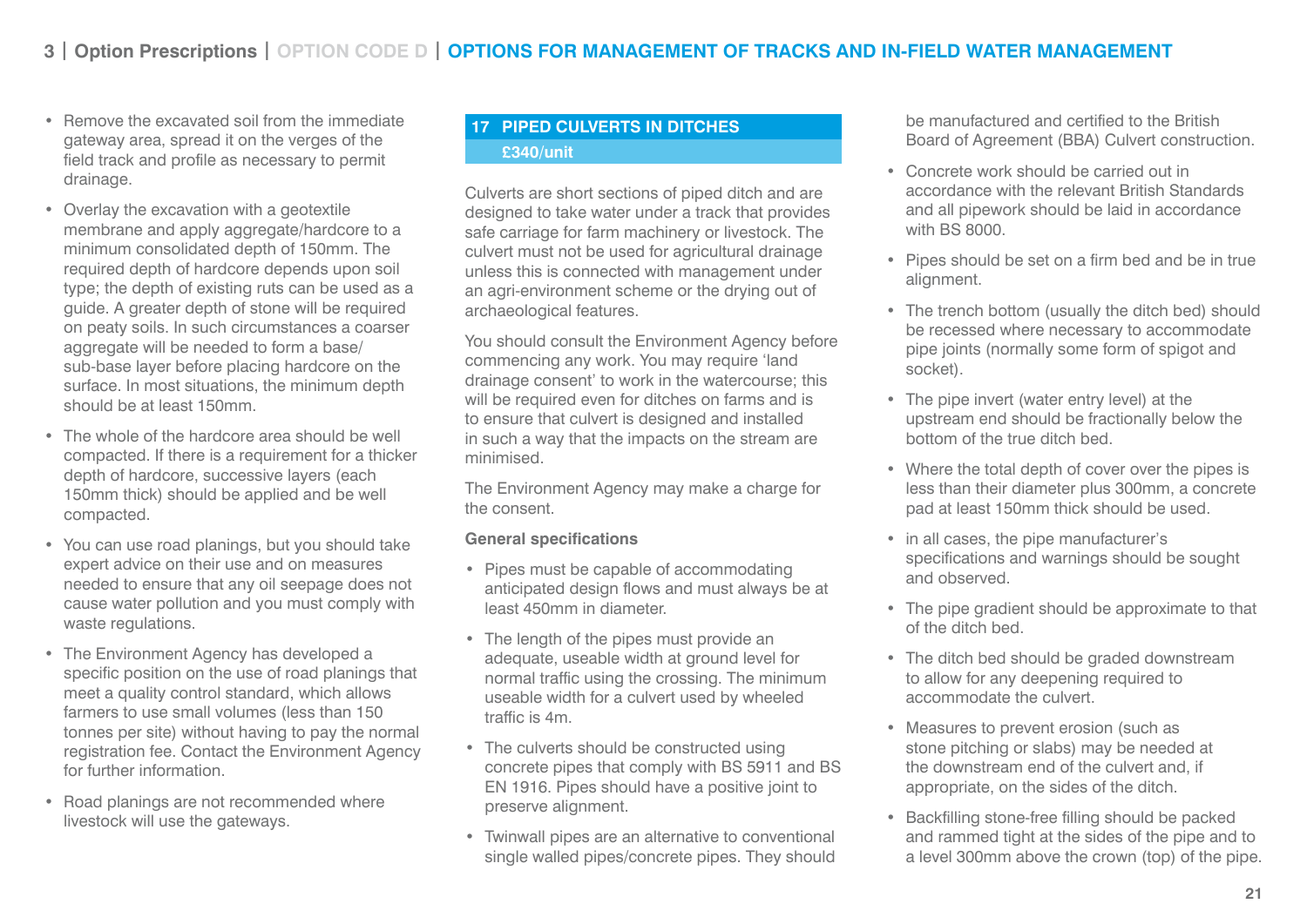# **3 | Option Prescriptions | OPTION CODE D | OPTIONS FOR MANAGEMENT OF TRACKS AND IN-FIELD WATER MANAGEMENT**

- All filling should be put back in layers not more than 150mm thick and thoroughly consolidated. The finished backfill surface should be left 'crowned' above surrounding levels, to allow for some settlement and to prevent surface water collecting on the crossing.
- For twin wall pipes side fill material should be placed evenly on both sides of the pipe and compacted as above. It is important that any compacting machinery does not come into contact with the pipe at any stage of compaction. The side fill material should extend to a minimum of 100mm above the pipe crown.
- Backfill material that lies within 300mm of the pipe crown should be free from stones greater than 40mm. No heavy compaction should be applied until the cover to the pipe is a minimum of 300mm. However, the exact thickness of cover must be in compliance with manufacturer specifications.
- For farm tracks used by heavy vehicles, the minimum strength of the pipe should be checked with the manufacturer and if necessary the depth of backfill cover increased. In circumstances where the depth of cover cannot be achieved to meet manufacturer compliance a protective concrete slab as outlined above will be required.
- Adequate provision should be made to retain the backfill material against the pressure of traffic using the crossing. Sloping earth ends can be used as headwalls; these should have slopes not steeper than 1 in 1.5, and the length of the culvert should be extended by 1m at each end to give stability to the walls.
- A specialist design is required if the culvert will be used by heavy vehicles. Pipes of specified

strength and appropriate bedding and backfilling should be used.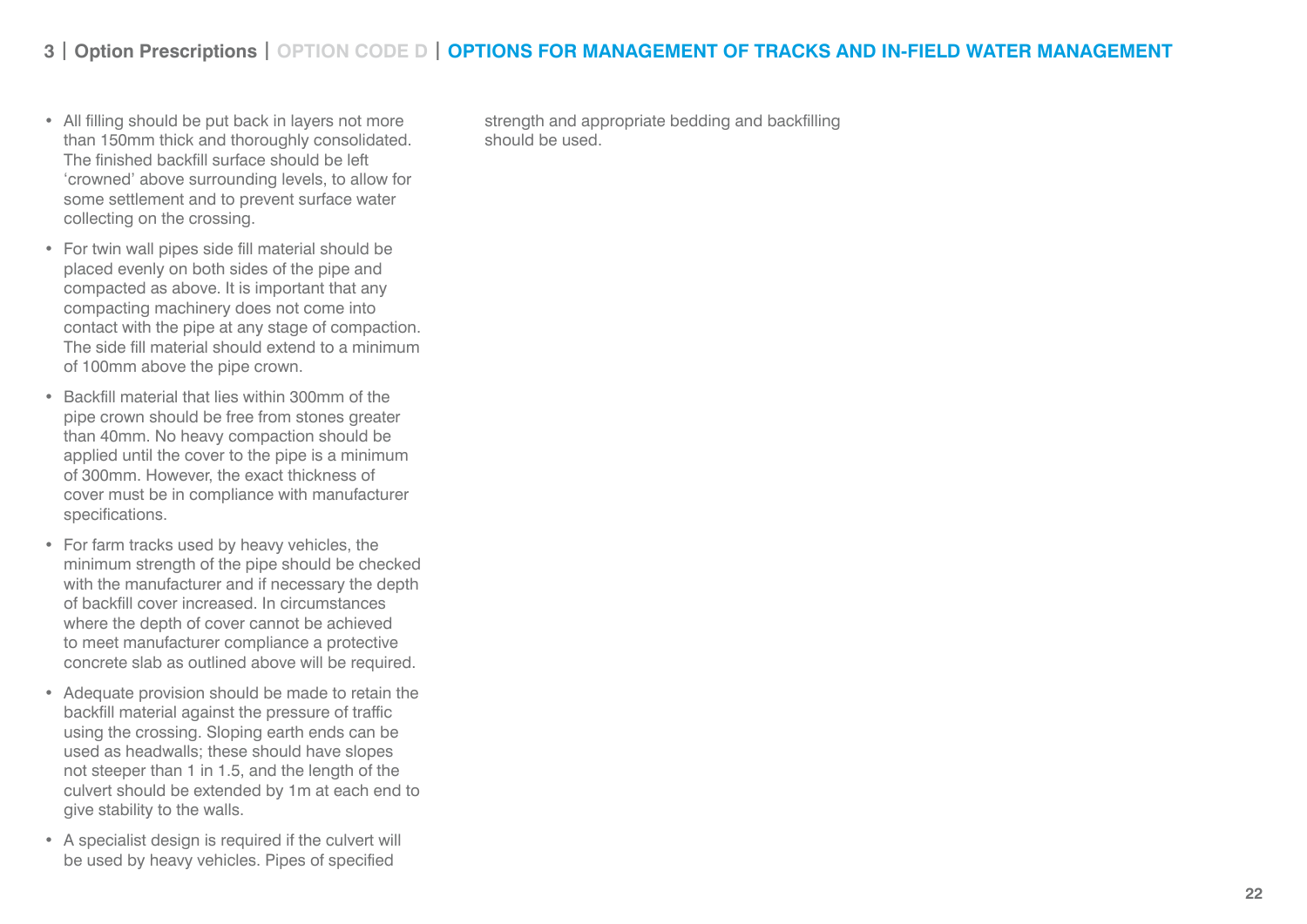# **HOW TO APPLY**

The Capital Grant Application Form is available to download from the Downs and Harbours Clean Water Partnership website (https://www.cleanwaterpartnership. co.uk/) or available from the PW Catchment Officer.

Key dates for any given agreement year can be found on the Capital Grant Scheme Application Form. Capital grants are not considered to have been agreed unless Portsmouth Water issues a formal agreement letter.

#### **Data Protection**

The data and documentation collected as part of your application will be held securely and will be processed at all times in accordance with the Data Protection Act 2018.

Your application and accompanying documents will be held electronically within Portsmouth Water's Catchment Management team and only those who require access to the data will be able to process this. If you submit your application by post, the application form and accompanying documents will be scanned and the hardcopy documents securely destroyed.

Successful applications will be held until 2030 and unsuccessful applications will be held until 2025 as per the required and recommended timescales.

The contact details provided will be used to confirm if your application has been successful or unsuccessful.

Applications to be received within the scheme application window (April-June 2022). Applications will be reviewed at the end of the application window and applicants will be informed by September 2022 of award of grant.